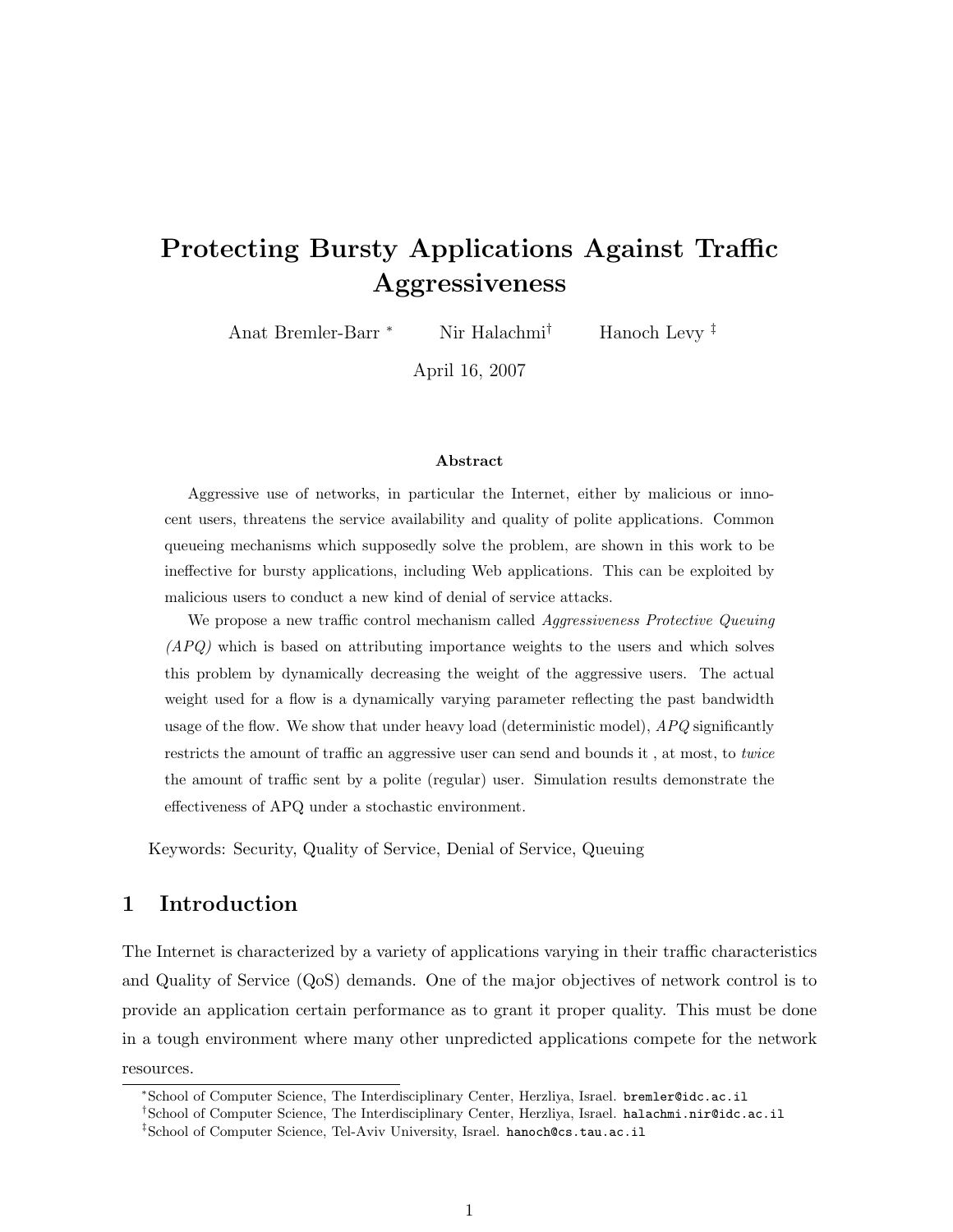In recent years the welfare of the Internet has been threatened by malicious attacks of Distributed Denial of Service (DDoS). The DDoS attacker consumes the resources of the victim, a server or a network, causing a degradation in performance or even total failure of the victim. In a common type of DDoS attack, the attacker sends a huge amount of traffic, consuming the CPU or the bandwidth of the victim. One of the common remedies suggested in the literature [16] and practically used [2] is to use traffic control mechanisms to bound the amount of traffic that can reach the victim from a source address  $<sup>1</sup>$ .</sup>

Weighted Fair Queuing is one of the common control mechanisms that have been thoroughly studied and widely used in network devices such as network routers and Web servers. WFQ aims at granting an application an "equal share" of the network resource (link, server); in a nutshell - a WFQ mechanism provides that the instantaneous fraction of the resource is fairly (typically equally) divided among all applications competing for that resource at that instance.

Applying WFQ to the sources that send traffic to a victim which is under DDoS attack, will slow down the traffic rate of an attacker to be as low as that of a regular user. However, as shown in this work, in an environment of bursty applications this is not enough. In a bursty environment, the malicious users can conduct a new type of DDoS attack which can overcome the WFQ mechanism.

Bursty applications make up significant part of the Internet traffic. These are applications whose traffic demands vary heavily over time. Perhaps the most important of these is the Web application whose burstiness is inherently implied from the behavior of a Web session. Such a session is characterized by transmission of file (web document) from the Web server to the client, followed by a random think time (browsing of the document by the user), followed by another file transfer (as a response to a new request by the client) and another think time, and so on. Typical think times can range between a second to tens of seconds. Thus the application is characterized by short traffic demands separated by longer "silent" periods.

Attackers can use this traffic characteristic to conduct a new type of attack by running "aggressive applications". These are applications that continuously pose traffic demands over long periods of time. That is, the application does not act according to the lineament of bursty applications, and in addition to sending traffic during the burst it sends traffic also in the "silent" periods.

As we show in this paper, in such environments the pure WFQ mechanism cannot protect

<sup>&</sup>lt;sup>1</sup>Using traffic control mechanism is applicable to attacks that use non spoof packets, and where the number of attackers is moderate in comparison to the number of legitimate users. Other type of attacks are out of the scope of this paper.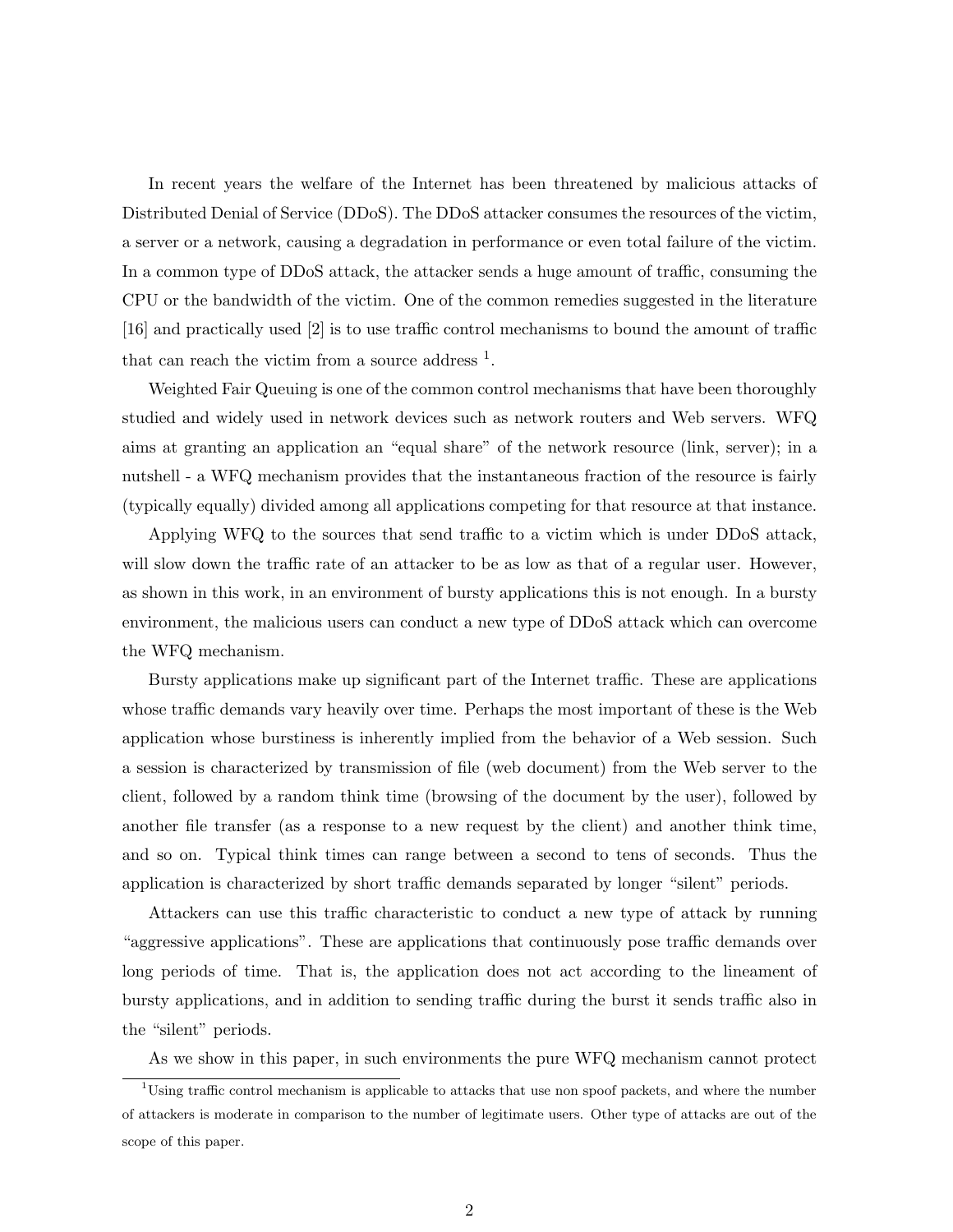the typical non-aggressive (which we denote *polite*) applications from the aggressive applications, and thus the polite applications are doomed to receive poor QoS. This is due to the fact that the network capacity is planned by taking into account the fact that bursty applications are not continuously active and by utilizing statistical multiplexing among them<sup>2</sup>. An aggressive application, in contrast, consumes in the long run more resources than a polite application, for which the system was designed, and hence harms the allocated bandwidth of the polite application in the system. WFQ cannot remedy this problem since it aims at equally dividing the network resources, at every epoch, among all applications who have data to transmit at that epoch. An aggressive application that behaves at *every isolated epoch* like an innocent one will not be distinguished by WFQ; however, since in the long run it requests much more than a polite application, it can damage the performance of the system and of the polite applications. In section 5 we provide a simple analysis demonstrating the magnitude of this problem.

So far, we have demonstrated the problem arising due to "malicious" applications, such as a DDoS attacker. Nonetheless, the same problem may also show up with "innocent applications" such as 1) Pre-fetching devices operating on a client's Web browser and making pre-fetch requests of files the user might need in the future, and 2) Users who conduct a massive download of files (songs, videos) from a network whose capacity was not planned for such applications. Thus, if the network is resource bounded, aggressive users can adversely affect the performance of polite users. <sup>3</sup>

Recognizing this fact, our objective is to devise a new traffic control mechanism that is be flexible enough to adjust to the time-varying demands of the polite bursty applications while protecting them from the aggressive applications. To this end, we propose a new mechanism called Aggressiveness Protective Queueing (APQ), which is based on the principles of the WFQ scheme and which uses dynamic weights for its operation. APQ uses a simple mechanism for tracking the resource usage by the flows and uses this accounting to properly and dynamically control the weights of WFQ. The actual weight used for a flow is the product of its original weight (that would be granted to it by the administrator of WFQ) multiplied by a dynamically varying variable reflecting the past bandwidth usage of the application. As such, APQ forms a simple algorithm that can take an existing WFQ algorithm together with its weights and make it robust against aggressive users. APQ uses two types of parameters, one that can be related to the average traffic load of a flow and one that relates to the burstiness. APQ is a flexible

<sup>2</sup>That is, in most cases the number of applications concurrently competing for the resource is not too large.

<sup>3</sup>Some readers might feel that they have the "right", performance-wise, to download files as much as they wish. While we do not get into the argument of whether this "right" is proper or not, our point is that this cannot come on account of the more polite users.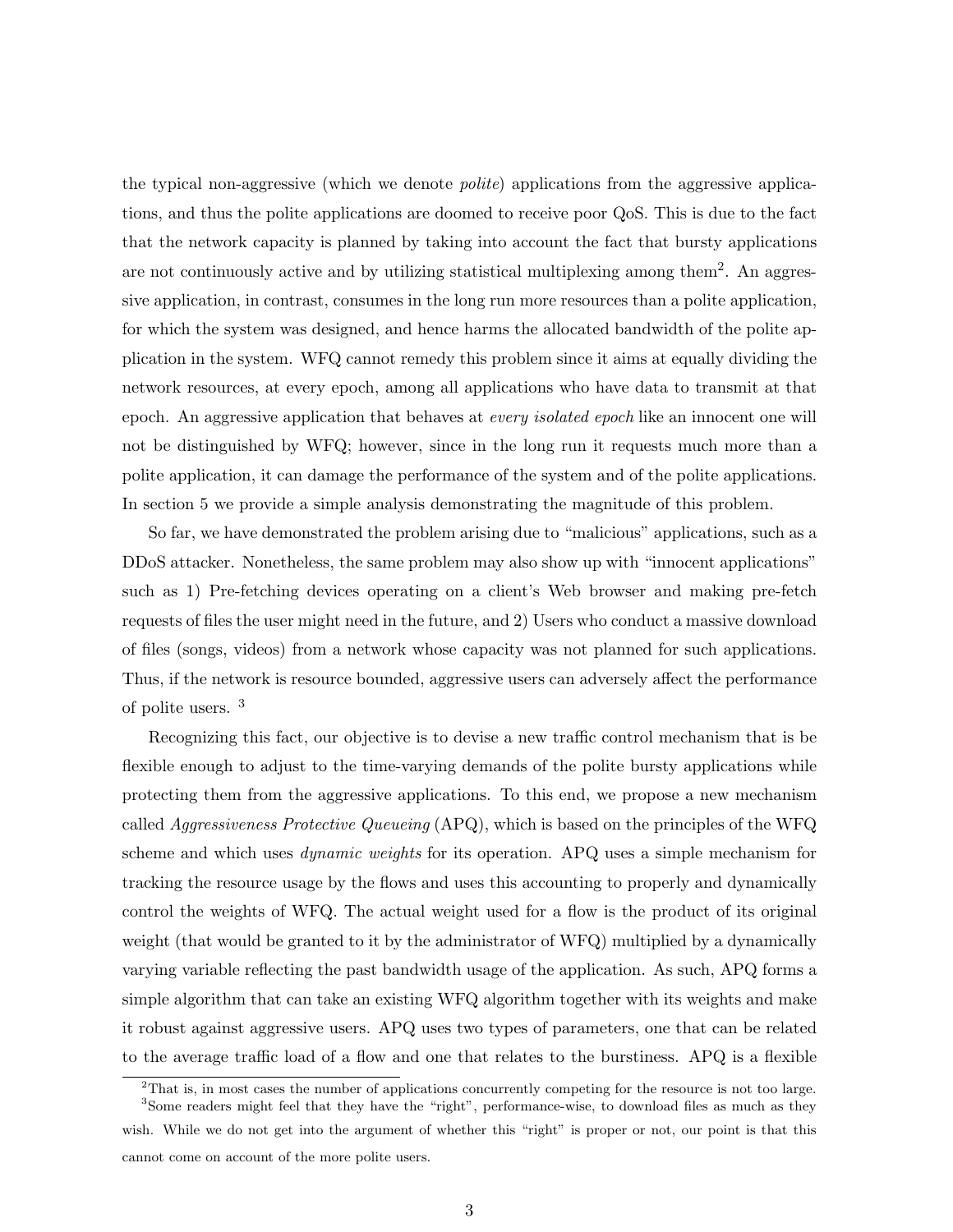mechanism that with a proper configuration can handle authorized applications that require heavy volume (either bursty or continuous) and light volume concurrently while protecting them against unauthorized users that place continuous heavy loads.

The scheme devised is, nonetheless, a non-idling scheme that continues to process requests at full rate as long as there are requests in the system. Thus, when polite users do not have requests to process, the aggressive users can make use of the full system processing power. Having devised the APQ algorithm, we turn to analyze it. We show that an aggressive user cannot affect polite users in any significant way. This results from the fact that once the aggressive user becomes aggressive, its weight reduces drastically compared to that of the polite user. We analyze the algorithm under the assumption that the ratio between the maximal load that can be placed by an aggressive user and the load of an innocent user is given by  $j$ . We show that when the network is overloaded, at any interval of time  $\Delta t$  the amount of traffic sent by an aggressive user is bound by twice the traffic sent by a polite user (compared to a ratio of j, when APQ is not used) and bound by one time the traffic sent by a polite user in the case that this is a continuous naive aggressive user. Furthermore, we show that even a sophisticated aggressive user, that is aware of all the details of the APQ algorithm and uses them to its benefits, is bound to send  $\sqrt[3]{3 \cdot (j-1)} - 1$ ) times the traffic of a polite user.

The proper place for implementing APQ in the network is either in Edge Routers, where the network administrator can control it's configuration, or at Web servers. APQ is designed not to change the pure version WFQ, but to add a wrapper around it. APQ can be used to improve fairness in the network as well as a DDoS protection mechanism.

The rest of the paper is organized as follows. The next section provides the relevant related work. In Section 3 we demonstrate the problem discussing WFQ with static weights and describe why it cannot properly handle bursty traffic in the presence of aggressive users; a queueing system that models this problem is presented and is used to quantify the problem. In Section 4 we introduce the use of dynamic weights in WFQ to address this problem. In Section 5 we provide analysis results and in section 6 we provide numerical results obtained via simulation to demonstrate the effectiveness of APQ in controlling bursty traffic. In Section 7 we discuss practical considerations in implementing APQ.

## 2 Related Work

Fairness is a desirable characteristic of scheduling mechanisms. It provides protection against traffic hogs by ensuring that they cannot overrun others, since the system allocates to them the same rate as to the other polite flows in the system. General Processor Sharing (GPS)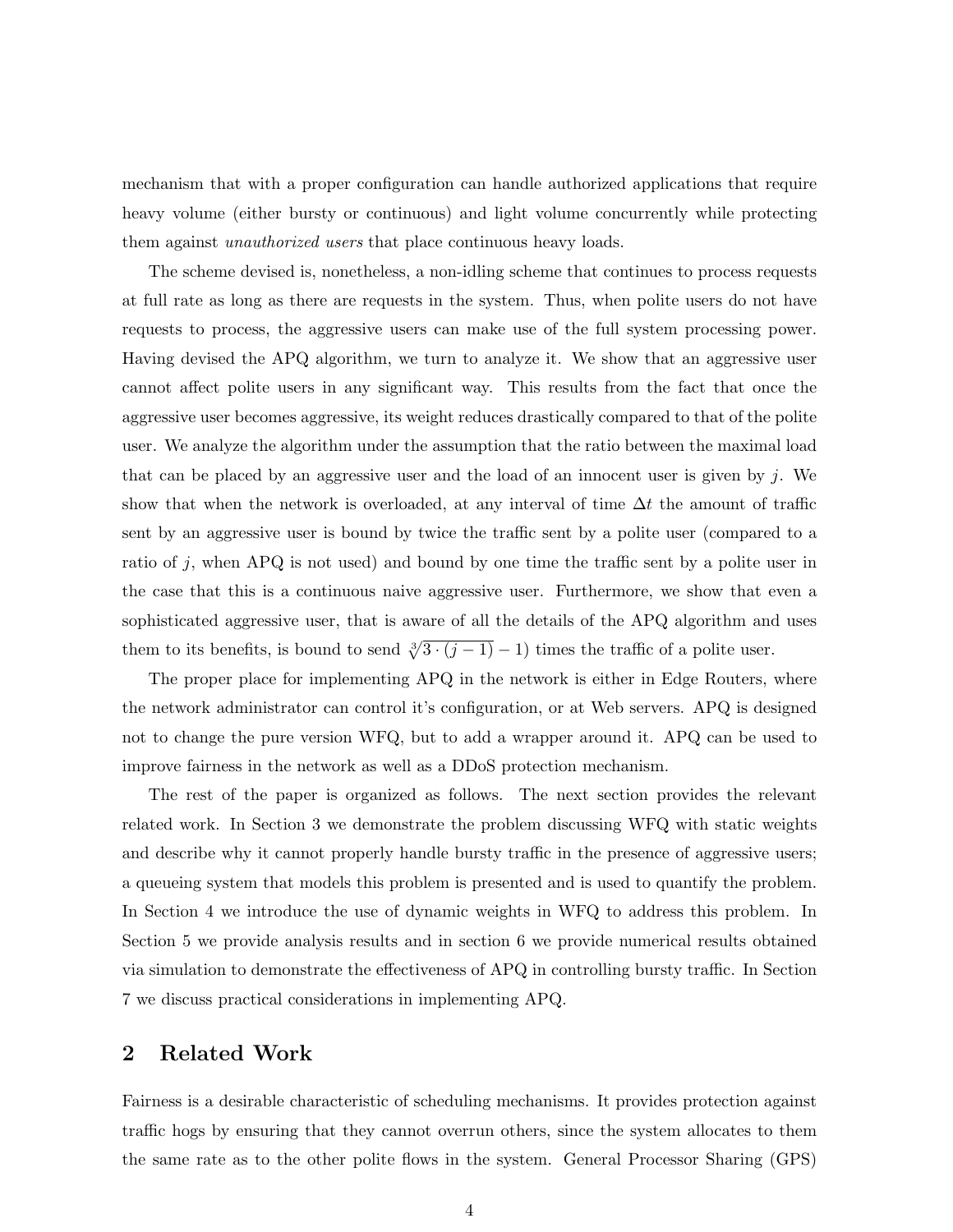is a theoretical mechanism that is believed by many to provide "ultimate" fairness of packet scheduling. Its fairness is achieved by allocating the resources at *every (infinitesimal) epoch* equally (or weighted equally) among the backlogged flows. WFQ is a practical approximated implementation of GPS [18].

However, in bursty environments even GPS cannot guarantee protecting the polite flows from the aggressive ones. The reason is that GPS ensures fairness only in an (infinitesimal) momentary fashion as a function of the momentary status of the flows. However, in bursty traffic applications, where the polite flows must be compared to the aggressive ones over longer time scales,it will fail and will not be able to provide longer time scale fairness. That is, over a long period of time the aggressive users can send much more traffic than the regular polite bursty users. We argue in this paper that in order to be fair in bursty environment one needs to define fairness differently than that of GPS. Fairness in bursty environment should be defined by bounding the total amount of traffic the user can send over a longer period.

As far as we are aware of, we are the first to point the shortcomings of using the common fairness definition of GPS in the bursty environment and to propose an alternative one.

Mechanisms for per-flow treatment at the router can be classified as based on either scheduling or preferential dropping. Scheduling approaches, like WFQ, place flows in different scheduling queues, and determine packets of which queue should be transmitted. In contrast, preferential dropping mechanisms, like RED[15] or RIO [7], decide which packets to drop.

The papers [8, 7] deal with the general subject of "large flows" vs. "small flows", only in the context of the dropping mechanisms and address an issue entirely different from the one we address. The issue addressed by [7] is that under flow control mechanisms like TCP, the nature of the flow control tends to negatively discriminate the "small flows" (in comparison to the "large flows"). This is because short connections do not gain detailed knowledge of the network state, and therefore, due to the conservative nature of the TCP congestion control algorithm ("slow start") they are doomed to be less competitive. Specifically, due to the "slow start" mechanism, the congestion window of short connections is relatively small most of the time, and thus packet losses they incur always require a timeout which translates to disastrous effect on the short connection performance. The desirable goal is to achieve the regular fairness in an environment of "large flows" and "small flows". To overcome these difficulties of TCP, [7] and [8] propose different queue management policies to be used in the router, that once interact with the TCP congestion mechanism will still achieve fairness (in the GPS notions). Their main idea is to compensate for this flow-control discrimination by giving preferential treatment to short flows, and to drop packets or provide congestion notification to large flows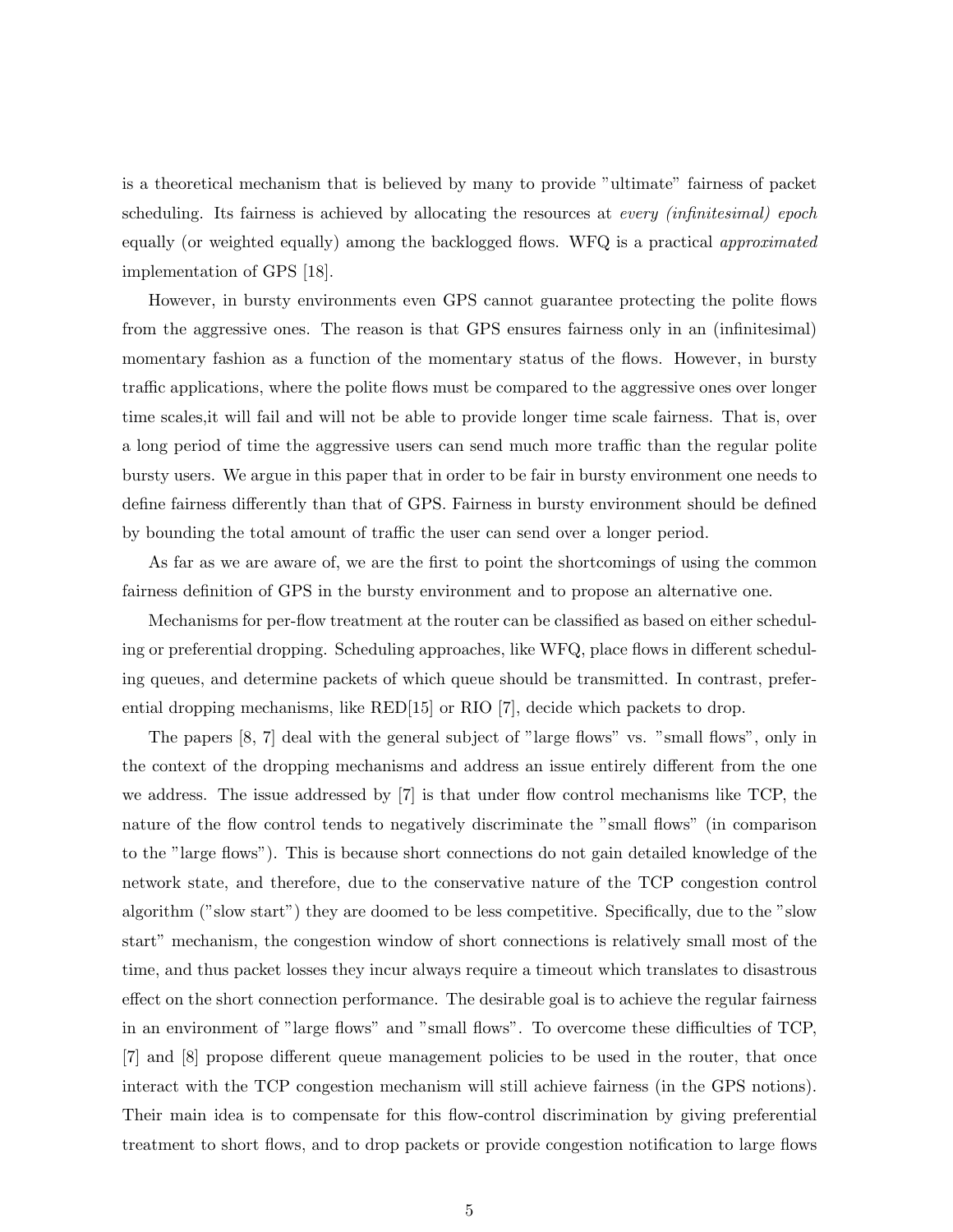and not to short ones.

As such, they do not deal at all with the fairness of GPS in bursty environments. Further, they are tailored only to deal with the slow start problem of the flow control mechanism and thus are not designed to general traffic (e.g., for traffic with no flow control, like UDP, they may end up with positively discriminating the short flows). Dealing with any type of traffic is, of course, crucial in designing a mechanism for malicious environments, where the attacker can send any type of traffic (UDP) or not obey to TCP rules.

[9] deals with problem of scalability in scheduling mechanism, where it is difficult to maintain state information for a very large number of flows. This is achieved by applying preferential dropping mechanisms specifically on high-bandwidth flow and by maintaining state only to these flows. The technique. named RED-PD, explicitly leverages the skewed bandwidth distribution, where only small number of flows is responsible for the most of the bytes sent in the internet. The paper does not deal with the problem of GPS fairness in bursty environment over long time scale.

In our paper we concentrate on WFQ and its bursty traffic problem, since this is de-facto the common mechanism implemented in today's network elements for achieving fairness. One of the advantages of our proposed solution APQ, is that it can be implemented as a wrap around WFQ. One of the disadvantages of WFQ, which our solution, inherits, is the scalability issue, since the mechanism keeps states per each flow.

We note that preferential dropping mechanism (e.g. RED-PD [9]) may serve as alternative mechanisms to WFQ. To this end, a subject for future research is whether and how one can use the idea of preferential treatment[7] in packets dropping in order to bound the total amount of traffic an aggressive user can submit over long time scale, regardless of the traffic type and in scalable manner. Note also that the scalability of RED-PD[9], is based on a normal internet skewed bandwidth distribution, where only small number of flows is responsible for most of the bytes sent in the internet. This might no longer be true in malicious aggressive environments. Moreover, the technique is narrower than WFQ in its functionality, since RED-PD per-se lacks the capabilities of assigning different weights to flows.

There are many creative ways to conduct DDoS attacks. Similar to other works [16, 17, 13] we relate to DDoS as a resource management problem. As such, Denial of Service attacks can be mitigated using different resource management solutions. Unfortunately, as has occurred many times, an attacker can find "holes" in those mechanisms and still create an attack. In [11] it was shown that another traffic control mechanism, the admission control, can be used to produce a new type of attack, reduction of quality. To the best of our knowledge this work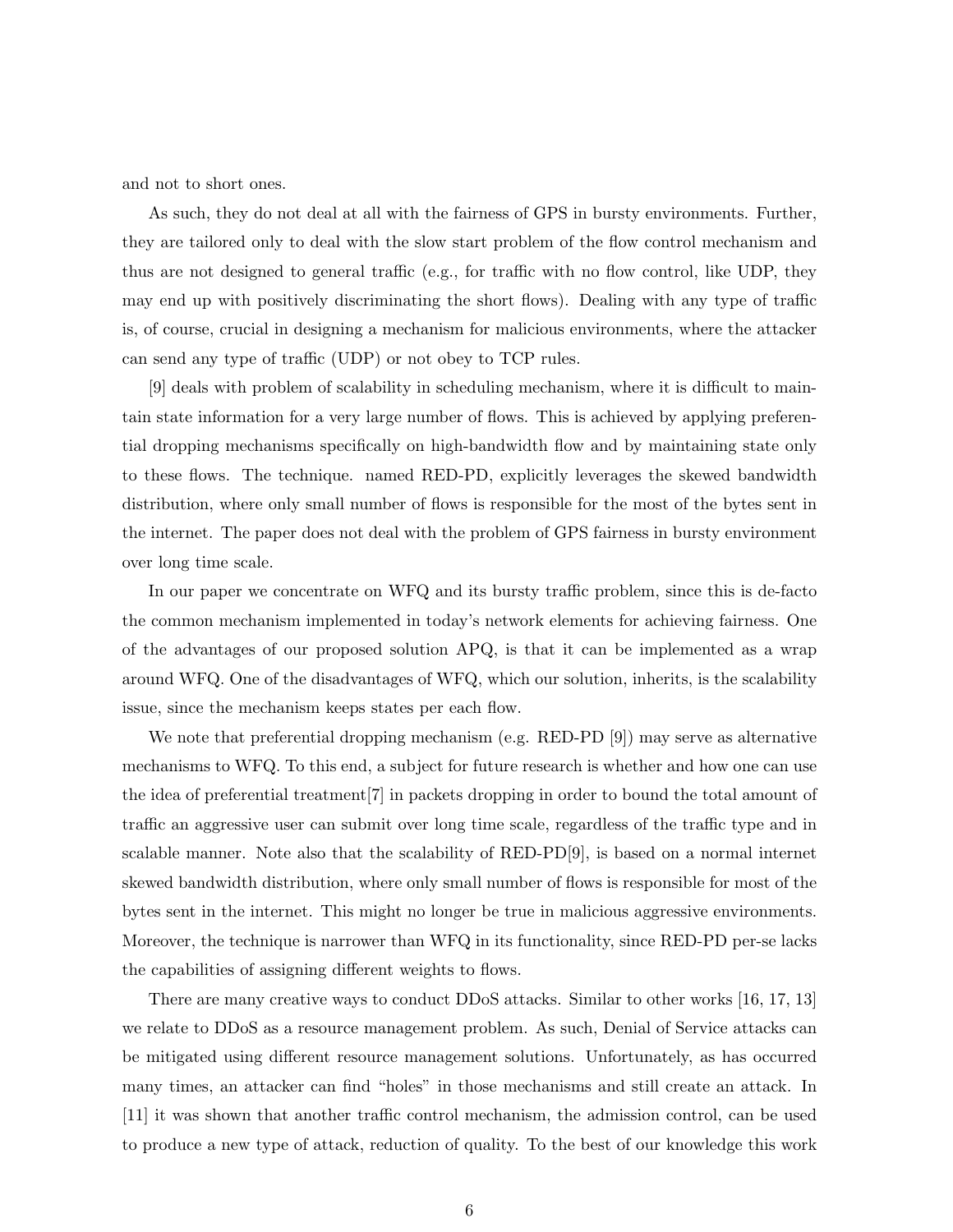is the first to expose the vulnerability of WFQ as a DDoS solution and its ineffectiveness to protect against aggressive attackers in a bursty application environment.

"Burstiness" issues have been addressed in the WFQ literature but in a completely different context from how we have dealt with them in this paper. Formally it dealt with the "burstiness" (or smoothness) of the output process of WFQ, and it was shown that the original WFQ can significantly deviate from the GPS schedule and thus generate non-smooth (or "bursty") output. The  $WF^2Q$  scheduling proposed in [10] overcomes this difficulty and the deviation of its output from GPS is much smaller.

Our solution to the fairness problem of weighted fair queuing with bursty flows, is to adaptively change the weights. Adaptive weighted or Dynamic weighted fair queuing has previously been proposed in the literature. Adaptive (Dynamic) WFQ, changes the weights dynamically in a response to events occurring in the network.

The work [16] proposes an adaptive WFQ mechanism as part of an architecture to defend against DDoS attacks. The basic motivation is to decrease a flow's weight as a penalty mechanism designed to decrease the attackers resources and minimize their effect on the network. That work does not deal with the problem of WFQ with bursty traffic specifically, and the "penalty" weight is determined as a function of the *trust* the system has in the source (thus weight can reduce if the flow does not pass certain legitimacy tests). In contrast, our work focuses on shedding light on the problems pure-WFQ encounters with bursty traffic, and how to solve them. We further offer a specific function for WFQ weight control, in order to minimize the affects of the problem. In [14] and [12] adaptive WFQ was proposed in order to cope with the problem that in some small temporal timescales, the static WFQ weights may be inaccurate and need to be adjusted. Those studies change the flow's weight to adjust to the flow's current rate, that is when the flow's offered traffic is larger than earlier estimated, they increase the flow's weight, and thus might have adverse affects in light of aggressive users; in contrast, we adjust the weight to be inversely proportional to the user's offered traffic to prevent aggressive users from dominating the link.

A short abstract version of this paper was presented at a conference [6].

## 3 WFQ: Unfair Service to Bursty Flows in the Presence of Aggressive Users

As stated above, Web traffic is characterized by a bursty behavior. This burstiness results from the nature of the user's activity, in which the user requests a Web page (including all its sub-documents, such as GIFs and other pictures and elements) stops for a while to read the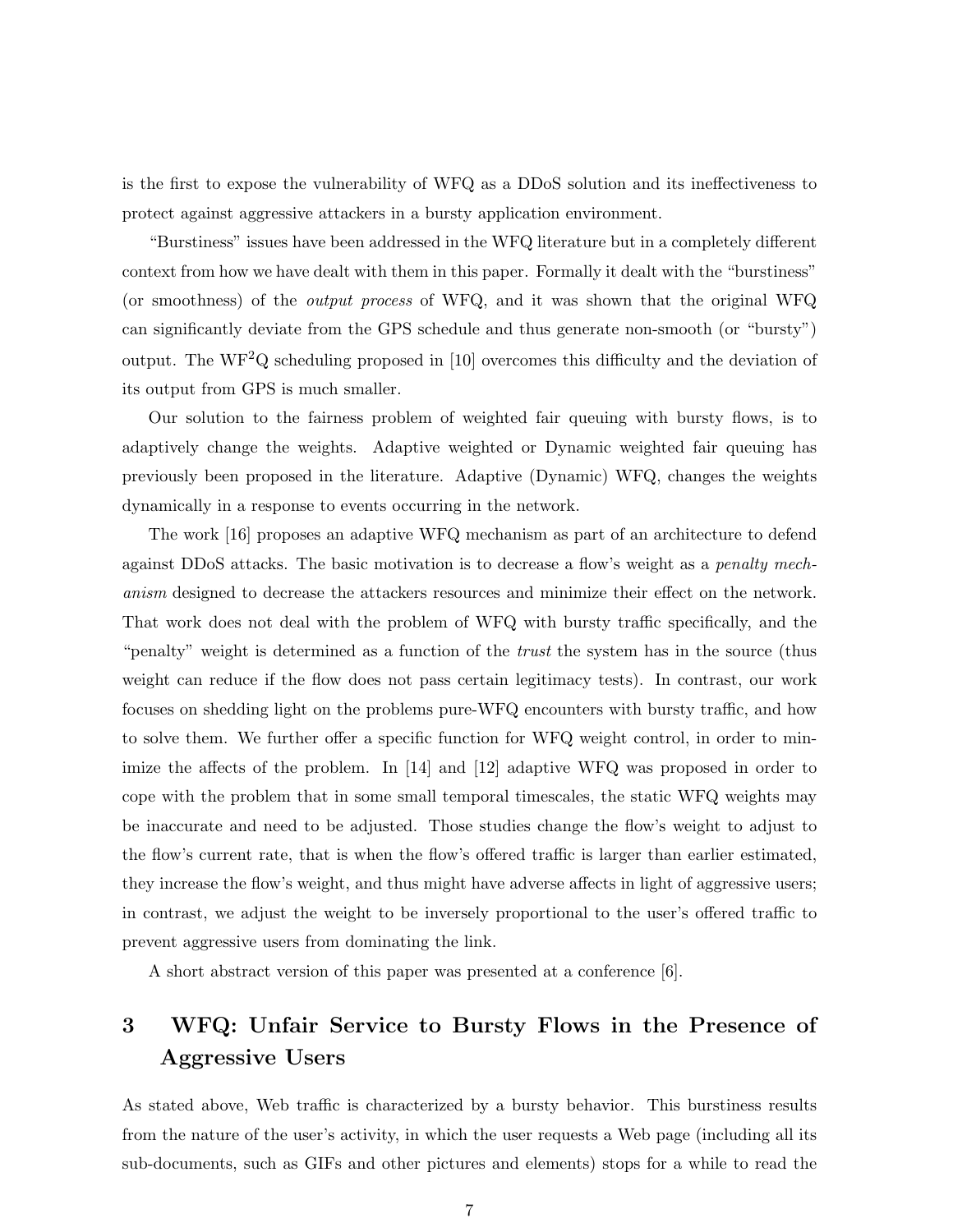document and then requests another Web page (with its associated pieces), and so on. Thus, the load inflicted on the system by a typical user is bursty: Relatively high demands for a short period, followed by very low (or zero) demand for a longer period. A typical scenario of a user is to request the page and all its associated documents (e.g. 15 documents all together) within a few seconds (e.g., 3 seconds) and then to be quiet for tens of seconds (e.g., 30 seconds) before making the next page request.

This type of behavior inflicts two types of request rates: 1) Peak Request Rate, which is the request rate when the user makes the requests (15 documents per 3 seconds in the above example), and which can be translated to the more useful measure of Peak Packet Rate - PPR (which can also be measured in bytes) and 2) Average Request Rate, which is the average number of requests over time (15 documents per 33 seconds in the above example), translating to the Average Packet Rate - APR. Note that APR is a "long term rate" while PPR is a "temporal rate". Note that this user behavior allows admission control and network design to be based on the fact that typically the requests of the different users spread over time and thus the number of users that can be accommodated in the system is much larger than the capacity divided by the PPR value.

The presence of users that do not comply with this behavior can significantly degrade the network performance, and increase packet loss and delay. We will refer to these users as aggressive users (while referring to the regular users as *polite users*). Their motivation can be either to exploit the network in a selfish manner (such as using a WEB pre-fetcher) or even to maliciously harm the network (DDoS attackers). An aggressive user takes advantage of the idle time in order to send data, transmitting at PPR all the time. WFQ cannot handle polite users in a fair way in the presence of aggressive users. The reason is that a polite user will receive its share of the bandwidth only when it is not idle (which is a small fraction of the time), while the aggressive user "requests" and receives its share of the bandwidth "all of the time".

To appreciate the potential magnitude of the problem one should note that the average request rate of a polite user is given by APR while that of an aggressive user is given by PPR. Thus, the load placed on the system by an aggressive user is equivalent roughly to that placed by  $APR/PPR$  polite users. In the above example, this ratio equals 10, and it can easily reach higher values. With the current scheduling of WFQ, the aggressive user's data is transmitted 10 times more than the data of a regular user over a long time period.

Our main point is that WFQ is fair at every epoch, and divides the network resources equally at each such epoch. But WFQ is not fair over a long time period in the case of a mixed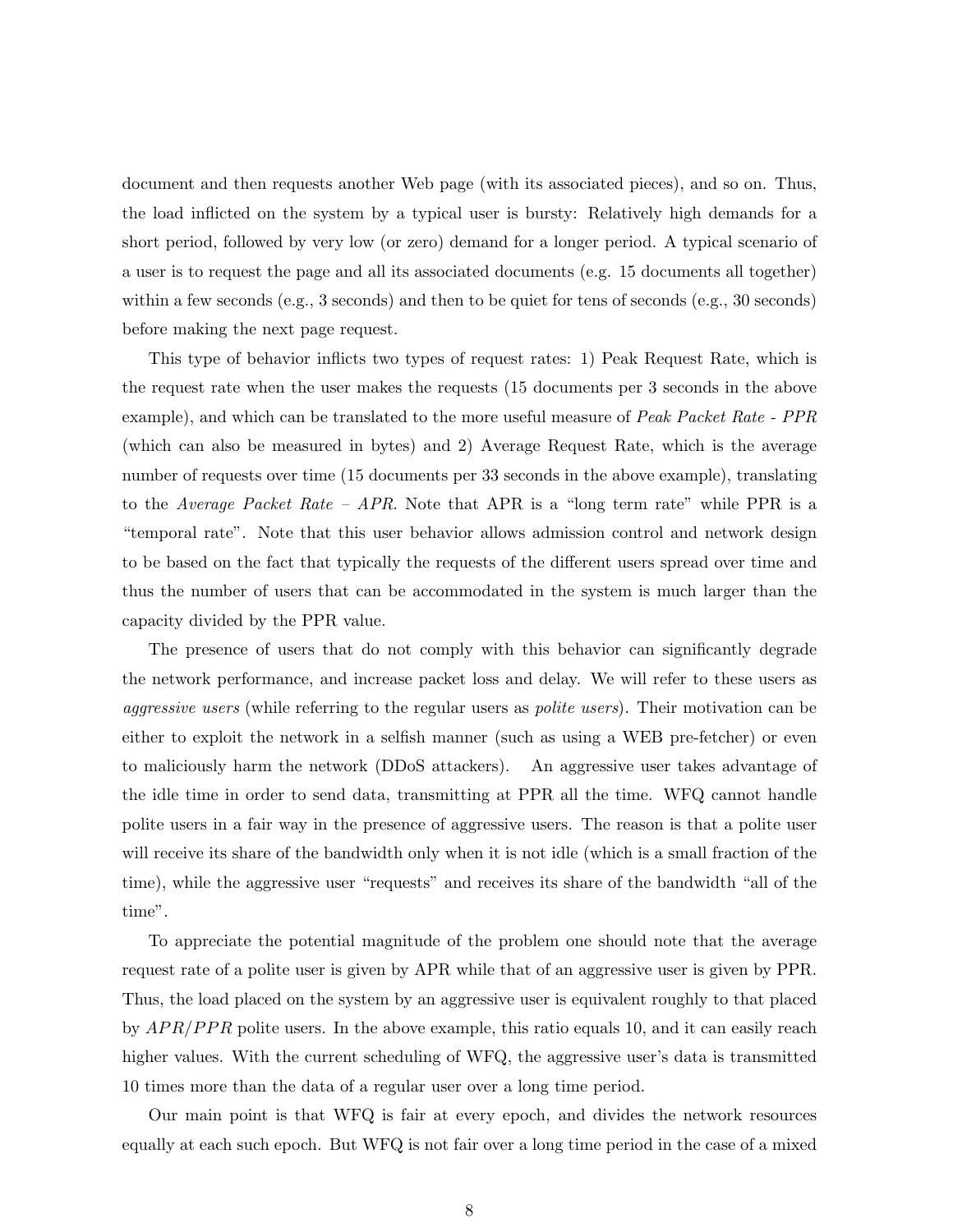environment of aggressive flows and bursty-traffic flows. From our perspective, fairness means that the total bandwidth a user can send over a long time period should be bound similarly for all users (i.e., the data transmitted by the queueing model should have the same average packet rate.).

#### 3.1 Can A Rate-Limiter (in front of WFQ) Resolve the Problem?

A natural approach to deal with the problem could be to use the "standard approach" of placing rate-limiter units (Leaky-bucket type), each dedicated to a user, in front of the WFQ scheduler. The rate-limiter then prevents a user's flow from entering the WFQ system at a too high rate. While this can provide full protection to polite users it suffers from a major drawback: it limits each user to a certain rate and thus the system will not operate well at epochs of low load, or epochs where the number of active users is relatively low. At such an epoch, one would like to use WFQ at its full processing rate in order to provide better service to the currently active users, as well as to empty their buffers in order to improve the system performance in future epochs. However, the rate-limiter mechanism limits the rate entering WFQ and thus we may reach a situation where some of the user buffers are loaded (at the rate limiter) while the processor does not operate at full rate, and thus can be quite inefficient.

A more severe drawback of this mechanism is that it will significantly hurt the performance of a polite application regardless of whether there are aggressive users in the system or not. This will occur when the inter-arrival times between the requests of a polite user vary, or if the amount of data (web page size) requested in each request vary; both of these are in fact inherent properties of the Web. Under this situation, the rate limiter is likely to prevent the polite application from processing requests that are relatively closely adjacent to each other (since it limits the peak rate of the application) even when the system is relatively empty. Thus, many of the statistical-multiplexing advantages of the system cannot come into effect.

## 4 Aggressiveness Protective Queuing (APQ)

Our solution is a new mechanism, Aggressiveness Protective Queuing (APQ), which is a variation on WFQ. APQ satisfies the following requirements:

1. It supports bursty users with a Peak Packet<sup>4</sup> Rate (PPR), and an Average Packet Rate (APR) that is significantly smaller than the peak (since polite users are inactive for long

<sup>&</sup>lt;sup>4</sup>All rates and traffic volumes in this paper are measured in packets. Transformation of packets to bits may be reasonable for certain applications and can be done easily.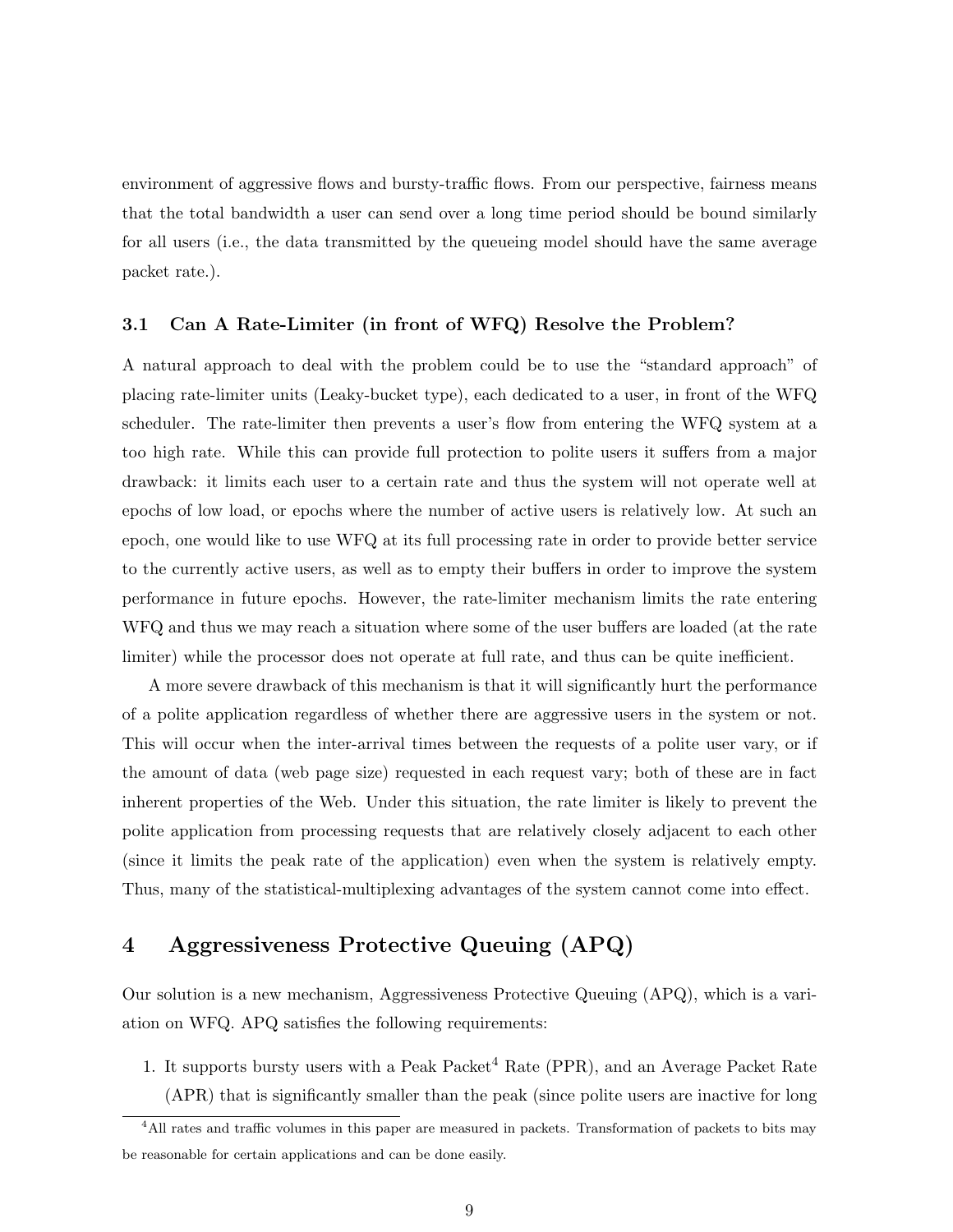periods).

- 2. It negatively discriminates users that are using more than the average rate (APR) for a long period of time.
- 3. The limitation imposed by the system on the users is a function of the system load, i.e., if overall, the system is under-loaded, then it imposes weaker constraints on the users (any user). That is, while satisfying requirements 1 and 2 above, the mechanism does not constrain users unless it is necessary for keeping the system from getting over-loaded.

APQ satisfies the above requirements using a dynamic weight function that reduces the weight assigned to aggressive users. For every user, the mechanism counts the amount of traffic that the user has generated in the near history and uses this amount to affect the weight given to it. For example, if the counted amount for some user is large, then the function reduces the weight assigned to this user. The counters are calculated over a sliding window, where the window size covers the short history relevant to the dynamic weight function. Specifically, the window size  $\Delta$  (measured in time units) is set to roughly the expected inter-burst time, namely about  $ABS/APR$ , where  $ABS$  is the average burst size (measured in packets) and  $APR$  is the average packet rate.

In order to describe the function, we define the following parameters. Let  $R(t)$  be the rate (measured in packets) of the user offered traffic at time t. Let  $D_{in}(x, y) = \int_x^y R(t)dt$ be the total traffic offered by the user to the queueing system in the interval  $[x, y]$ . Let  $SM(t) = D_{in}(min(0, t - \Delta), t)$  be the amount of offered traffic during the last sliding window.

Let  $w<sub>o</sub>$  be the original fixed weight assigned to a user and let  $w(t)$  be the dynamic weight assigned to the user time t.

In this paper we explore the following dynamic weight function of  $APQ$ :

$$
w(t) = \begin{cases} w_o & SM(t) \le ABS \\ w_o \cdot \left(\frac{ABS}{SM(t)}\right)^\alpha & SM(t) > ABS, \end{cases}
$$

where  $\alpha$  is a penalty factor which is configurable in the system. We require that  $\alpha \geq 1$ . The greater  $\alpha$  is, the smaller the weight that is assigned to an aggressive user.

The function adaptively changes the weight assigned to the user in a way that for a user that offers to the queueing mechanism more than ABS traffic in a period of duration  $\Delta$ , the weight is reduced proportionally to the deviation from ABS. The system configuration of  $APQ$  requires the configuration of two parameters per application type in the system: the burst size ABS and the window size  $\Delta$ . Legitimate applications that require high constant bit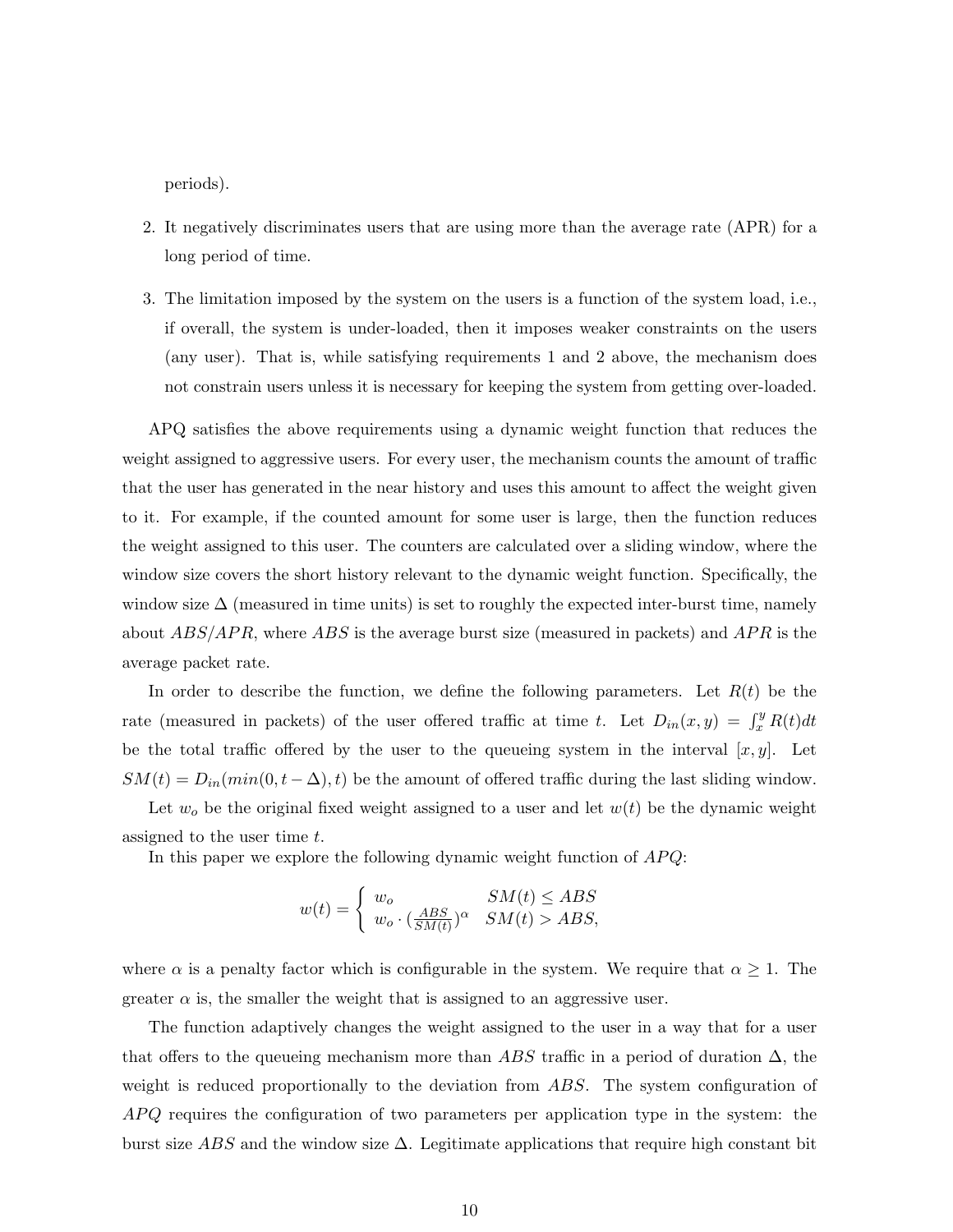rate, will be configured with a suitable high ABS. These are in addition to the user's original weights  $w<sub>o</sub>$  required by WFQ, and which may or may not be identical for all users.

## 5 Analysis of APQ

We analyze the effect of APQ against two types of aggressive users: Naive Aggressive - A user that is not aware of APQ and its dynamic weight modification. Its strategy is to continually transmit at peak rate (PPR) (as opposed to a polite user who goes idle between bursts).<sup>5</sup>

Sophisticated Aggressive - A user that is aware of the APQ algorithm, namely the actual dynamic weight function. Its aim is to maximize the bandwidth APQ will grant it and its strategy is to offer traffic in a sophisticated way as to achieve this objective.

#### 5.1 Queueing Model

In order to get some evaluation of APQ, we consider a simplistic scenario that can shed light on the relative performance of these policies.<sup>6</sup>

The scenario is as follows:

- Each aggressive user transmits at constant peak rate  $R$ .
- Each polite user transmits at peak rate R for a duration  $T_{on}$  and then stays idle for a duration  $T_{off}$ ; both  $T_{on}$  and  $T_{off}$  are constants. Thus, we have  $ABS = R \cdot T_{on}$ .
- The number of polite users in the system who are *concurrently active* (that is, they are at their  $T_{on}$  period) plus the number of aggressive users are fixed  $N$ , and  $K$  of them are aggressive users.<sup>7</sup> This implies that the number of concurrently active users is roughly  $f$ times smaller than the overall number of polite users in the system, where  $f = \frac{T_{on} + T_{off}}{T}$  $\overline{T_{on}}$
- For each user the original weight is 1 i.e.,  $w<sub>o</sub> = 1$ .

.

<sup>&</sup>lt;sup>5</sup>The assumption is based on the fact that aggressive users do not wish to be detected. Moreover  $W F Q$ constant weight deals with an anomaly in PRR, since in time of congestion it divides equally the network resources among all the users with the same constant weight.

<sup>6</sup> It is very hard to analyze WFQ (and furthermore APQ) in a general setting. The transmission rate of a

flow (user) depends on the overall system condition, i.e, the number of active users and their assigned weights. <sup>7</sup>This is, off course, not a practical situation, since the number of active users constantly changes due to the stochastic nature of the system. However it will serve as a basis to approximately evaluate the relative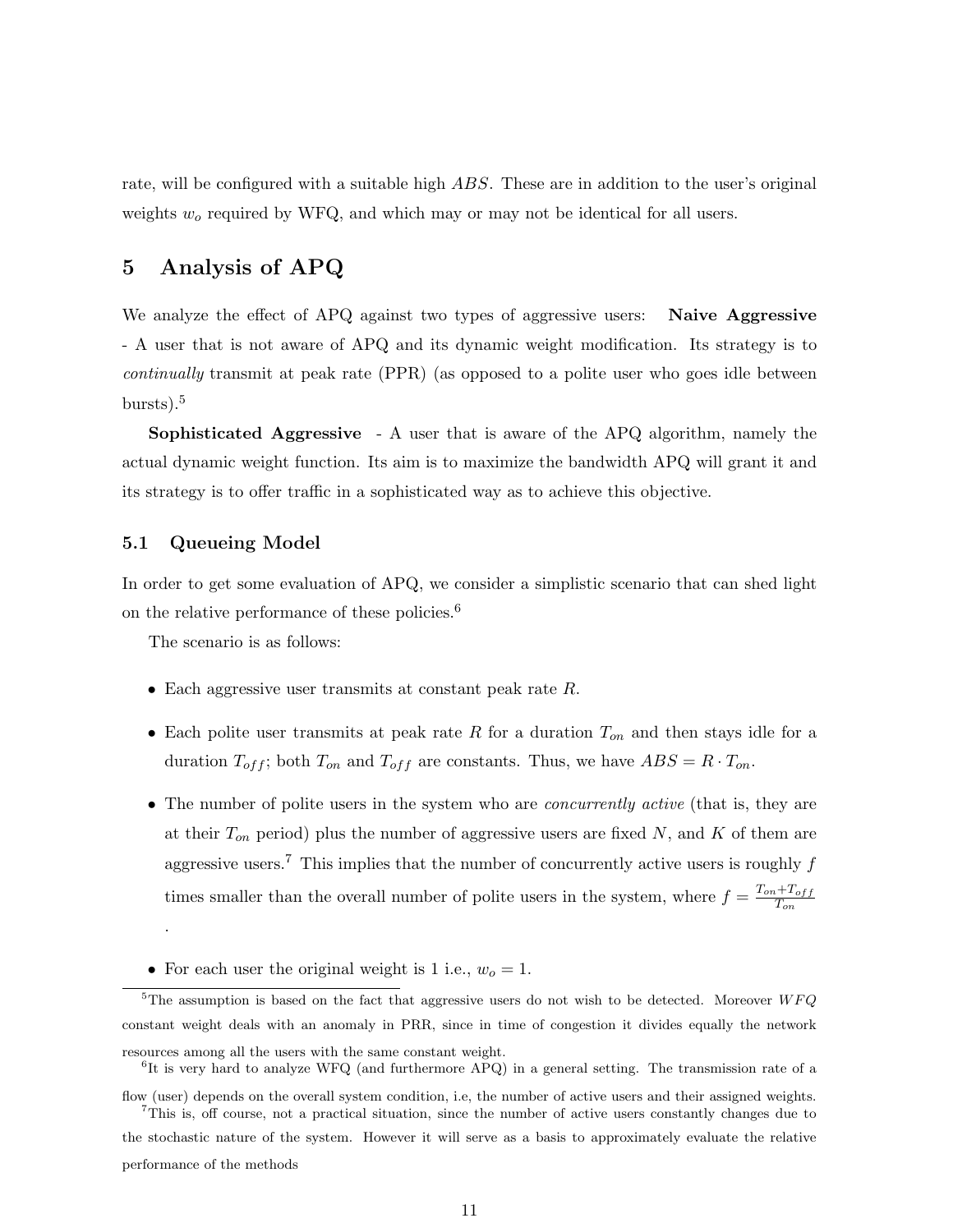- Queuing space is limited and thus packets that are not transmitted within a period of  $\Delta$ from their arrival time are dropped.
- We choose the window size of APQ,  $\Delta$ , to be equal to the periodicity of a user, i.e.  $T_{on} + T_{off}.$

Let  $B$  be the capacity of (or bandwidth allocated to) the output link of the queuing system. In the analysis we are interested in cases where the network is in congestion. That is, we assume that  $B \le R(N - K)$ . Note that when the network is not in congestion, APQ will let all users, including the aggressive users, enjoy the free bandwidth.

Let f be the burst factor  $=\frac{T_{on}+T_{off}}{T_{on}}=\frac{\Delta}{T_{on}}$  $\frac{\Delta}{T_{on}}$  (since we choose the window size to be equal to  $\Delta$ ). This factor plays a major role in the analysis results. Let  $D_{user}^{schedule}$  be the data transmitted by the queuing schedule  $(WFQ \text{ or } APQ)$  for the particular type of user (*polite, naive-aggressive* or sophisticated-aggressive) during an interval of size  $\Delta$ .

#### 5.2 Vulnerability Factor

To evaluate the quality of a scheduling algorithm, we introduce the Vulnerability Factor,  $V_{user}^{schedule}$  of a scheduling policy with respect to the "aggressiveness" of the aggressive users. The factor indicates the number of denied-service polite-users per aggressive user. That is, it is the number of polite users that do not have room in the system (and thus will have to be denied access at admission control) due to the presence of a single aggressive user. Specifically, we will evaluate it via  $V_{user}^{schedule} = D_{user}^{schedule}/D_{policy}^{schedule}$  where user is either naive-aggressive or sophisticated-aggressive. Note the behavior of this factor: the higher the vulnerability factor the less protection the scheduler provides to polite users.

#### 5.3 Polite Users

- Offered rate:  $R(t)$  periodically equals R for a duration of  $T_{on}$  and 0 for a duration of  $T_{off}.$
- Total offered traffic :  $ABS = R \cdot T_{on}$
- Transmitted traffic under  $W F Q$ : Using this model, the transmitted rate of a polite user is  $R = \frac{B}{N}$  $\frac{B}{N}$  under  $W F Q$  (the link bandwidth divided by the sum of weights of the flows in the system). Hence, we have  $ABS = \frac{B}{N}$  $\frac{B}{N} \cdot T_{on}$  and

$$
D_{polite}^{WFQ} = \frac{B}{N} \cdot T_{on}.
$$
\n<sup>(1)</sup>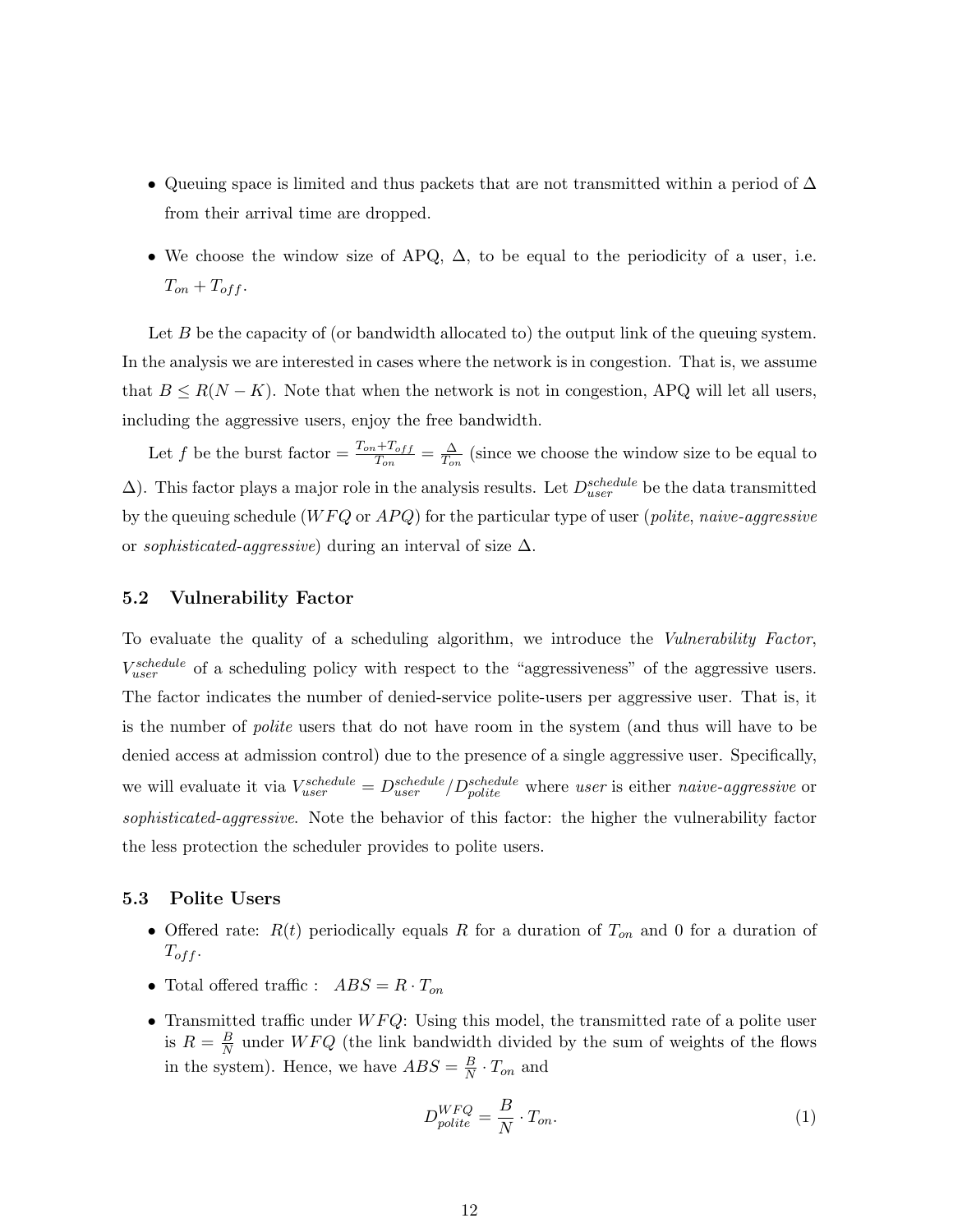• Transmitted traffic under APQ: Under APQ the transferred rate of each user is between B  $\frac{B}{N-K}$  to  $\frac{B}{N}$  transmitted rate (due to the reduction in the effect of the aggressive users). Hence

$$
\frac{B}{N} \cdot T_{on} \le D_{polite}^{APQ} \le \frac{B}{N-K} \cdot T_{on}
$$
\n<sup>(2)</sup>

#### 5.4 Naive Aggressive Users

- Offered rate: R
- Total offered traffic:  $f \cdot ABS$  (recall  $f = \frac{\Delta}{T}$  $\frac{\Delta}{T_{on}}$ ).
- Transmitted traffic under  $W F Q$ :

$$
D_{naive}^{WFQ} = \frac{B}{N} \cdot \Delta \tag{3}
$$

• Corrolary 1 The vulnerability factor of WFQ for a naive aggressive user is given by:

$$
V_{naive}^{WFQ} = D_{naive}^{WFQ} / D_{polite}^{WFQ} = \Delta / T_{on} = f
$$
\n(4)

• Transmitted traffic under APQ: We turn to analyze the upper bounds of a user's transmitted traffic. To this end, we assume that the aggressive user did not offer any traffic in the previous window (In the next bullet item we will analyze the maximum transmitted traffic under the assumption that the aggressive user was also active in the previous window).

$$
D_{naive}^{APQ} \ge \int_0^{T_{on}} \frac{B}{N} dt + \int_{T_{on}}^{\Delta} \left(\frac{ABS}{R \cdot t}\right)^{\alpha} \cdot \frac{B}{N} dt
$$
  
= 
$$
\int_0^{T_{on}} \frac{B}{N} dt + \int_{T_{on}}^{\Delta} \left(\frac{R \cdot T_{on}}{R \cdot t}\right)^{\alpha} \cdot \frac{B}{N} dt
$$
  
= 
$$
\frac{B}{N} \cdot (T_{on} + T_{on}^{\alpha} \cdot \int_{T_{on}}^{\Delta} \frac{1}{t^{\alpha}} dt),
$$
 (5)

where the inequality results from the same arguments leading to Equation 2. Similarly,

$$
D_{naive}^{APQ} \le \frac{B}{N-K} \cdot (T_{on} + T_{on}^{\alpha} \cdot \int_{T_{on}}^{\Delta} \frac{1}{t^a} dt). \tag{6}
$$

For penalty factor  $\alpha = 1$ :

$$
D^{APQ}_{naive} \leq \frac{B}{N-K} \cdot T_{on}(1+\log f)
$$

Similarly,

$$
D_{naive}^{APQ} \ge \frac{B}{N} \cdot T_{on}(1 + \log f). \tag{7}
$$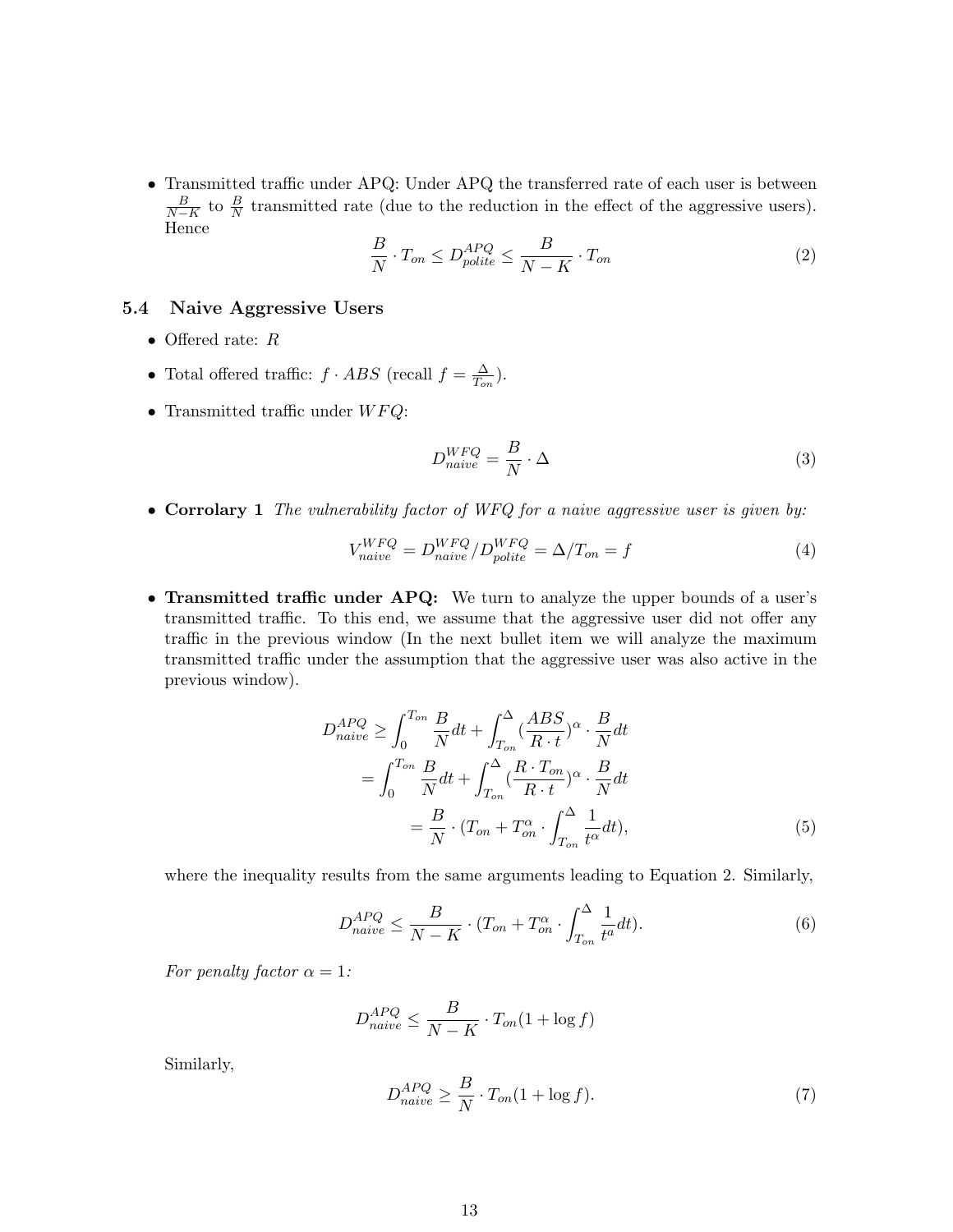For penalty factor  $\alpha = 2$ :

$$
D_{naive}^{APQ} \leq \frac{B}{N-K} \cdot (T_{on} + T_{on}^2 \cdot \int_{T_{on}}^{\Delta} \frac{1}{t^2} dt) =
$$
  

$$
\frac{B}{N-K} \cdot T_{on} (1 + T_{on} \cdot (-\frac{1}{\Delta} + \frac{1}{T_{on}})) =
$$
  

$$
\frac{B}{N-K} \cdot T_{on} (1 + \frac{f-1}{f})
$$
(8)

Similarly,

$$
D_{naive}^{APQ} \ge \frac{B}{N} \cdot T_{on}(1 + \frac{f-1}{f})
$$
\n(9)

Corrolary 2 The vulnerability factor of APQ with  $\alpha = 1$  and  $\alpha = 2$  for a naive aggressive user are bound by

$$
V_{naive-aggressive}^{APQ(\alpha=1)} \le (1 + \log f) \cdot \frac{N}{N - K}
$$
\n(10)

$$
V_{naive-aggressive}^{APQ(\alpha=2)} \le 2 \cdot \frac{N}{N-K}.\tag{11}
$$

• Continuous naive aggressive users: We analyze the transmitted traffic of an aggressive user that was also active in the previous window size. The assigned weight of this user is fixed since in every time unit  $SM(t) = R \cdot \Delta$  and hence  $w(t)$  is fixed to

$$
w(t) = \left(\frac{ABS}{R \cdot \Delta}\right)^{\alpha} = \left(\frac{1}{f}\right)^{\alpha},\tag{12}
$$

and hence

$$
D_{cont-naive}^{APQ} \le \int_0^{\Delta} (\frac{1}{f})^{\alpha} \cdot \frac{B}{N-K} dt =
$$
  

$$
(\frac{1}{f})^{\alpha} \cdot \frac{B}{N-K} \cdot \Delta = (\frac{1}{f})^{(\alpha-1)} \frac{B}{N-K} \cdot T_{on}.
$$
 (13)

Similarly,

$$
D_{cont-naive}^{APQ} \ge (\frac{1}{f})^{(\alpha-1)} \frac{B}{N} \cdot T_{on}.
$$
\n(14)

For Penalty factor  $\alpha = 1$  we get:

$$
\frac{B}{N} \cdot T_{on} \le D_{cont - naive}^{APQ} \le \frac{B}{N - K} \cdot T_{on}.
$$

For Penalty factor  $\alpha = 2$  we get:

$$
(\frac{1}{f}) \cdot \frac{B}{N} \cdot T_{on} \le D_{cont-native}^{APQ} \le (\frac{1}{f}) \cdot \frac{B}{N-K} \cdot T_{on}.
$$

Thus, we have: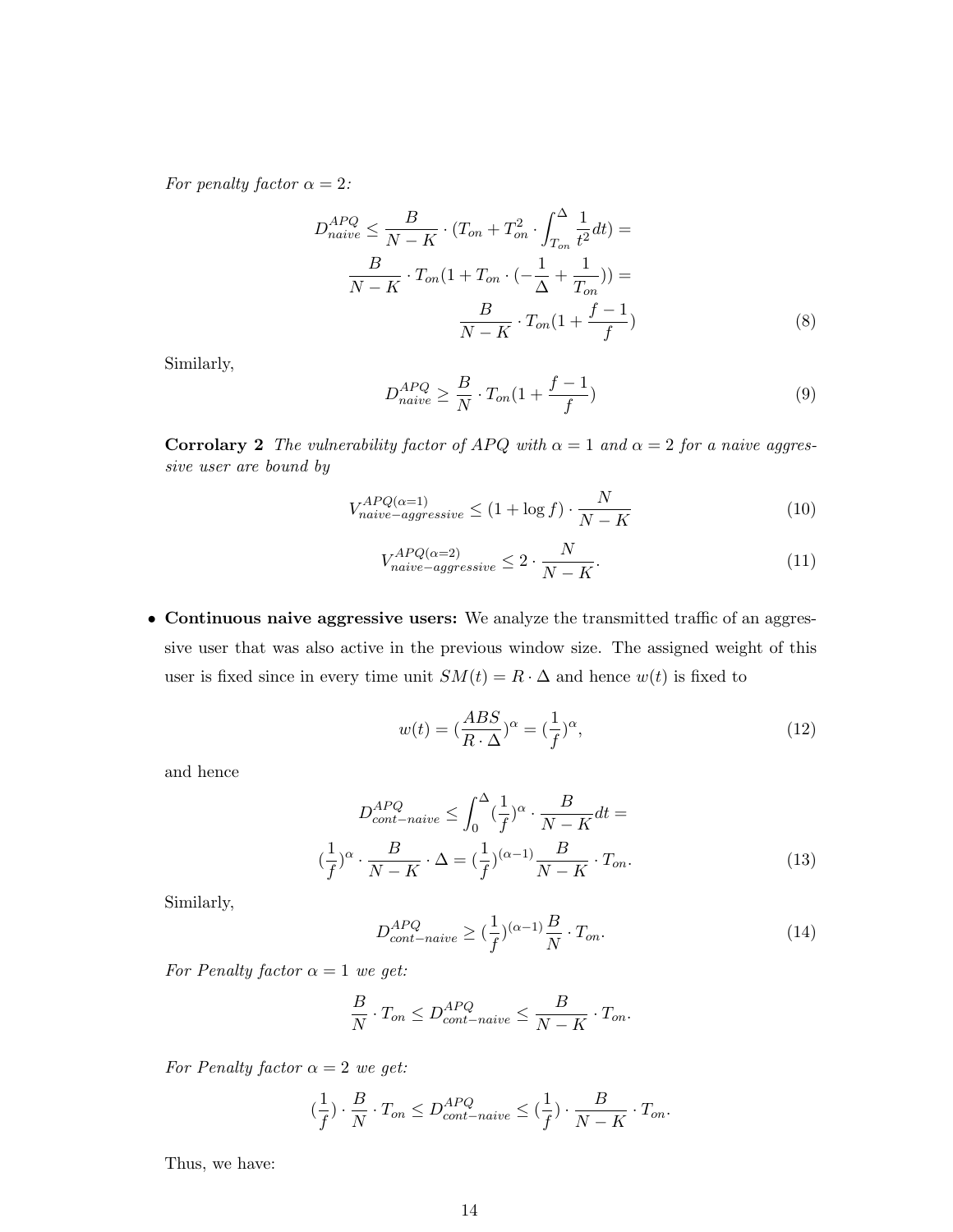**Corrolary 3** The vulnerability factor of APQ with  $\alpha = 1$  and  $\alpha = 2$  for a continuous naive aggressive user obeys

$$
V_{cont-naive}^{APQ(\alpha=1)} \le 1 \cdot \frac{N}{N-K},\tag{15}
$$

$$
V_{cont-naive}^{APQ(\alpha=2)} \le \frac{1}{f} \cdot \frac{N}{N-K}.\tag{16}
$$

#### 5.5 Sophisticated Aggressive Users

In this subsection we analyze the amount of traffic that a sophisticated aggressive user can possibly transmit under  $APQ$ . This user is assumed to know the function used by  $APQ$  and optimizes its offered traffic in order to maximize the traffic APQ will transmit for him. An approach that intuitively sounds optimal for the sophisticated aggressive user is to offer the same amount of traffic as the mechanism allows him to transmit. This is due to the fact that the dynamic weight function is in accordance with the offered traffic and hence any traffic that the user offers but does not transmit, only decreases his weight. However, in order to choose the above strategy, the sophisticated user must also be aware of the load in the network in order to offer traffic which matches the capacity the system has allocated to him. Naturally, this is knowledge the sophisticated aggressive user does not posses since it requires him to have details from the system in run time.

For the sake of analysis, we will assume that the network is in a condition where the number of concurrent users N' is fixed and it obeys  $\frac{B}{N'} = R$  (where R is the peak rate allowed per user, PPR). Further, since we seek an upper bound on the amount of traffic the sophisticated user can transmit, we will assume that this user is knowledgeable of the value R.

To carry out the analysis, we prove in Lemma 5.1 that the traffic the sophisticated aggressive user can transmit, using any strategy of traffic offering, is bound from above by  $(\sqrt{2 \cdot (f-1)} + 2) \cdot ABS$  (recall that  $ABS = (B/N)T_{on}$ ) traffic units under APQ with  $\alpha = 1$ and by  $(\sqrt[3]{3\cdot (f-1)}+2)\cdot ABS$  traffic units under APQ with  $\alpha$  =  $2$  . Second, in Lemma 5.2 we show that indeed using the strategy where the user offered rate is  $R(t) = w(t) \cdot R$ allows the user to transmit as much as  $(\sqrt{2 \cdot (f-1)}-1) \cdot ABS$  under APQ with  $\alpha = 1$  and by  $(\sqrt[3]{3 \cdot (f-1)}-1) \cdot ABS$  under APQ with  $\alpha = 2$ . These results imply that the above strategy is indeed optimal (up to a constant difference of  $3ABS$ ) and achieves transmitted traffic volume to the order of  $\Theta(\sqrt{f} \cdot ABS)$ , which is to the order of  $\Theta(\sqrt{f})$  times larger than the amount of traffic transmitted for a polite user.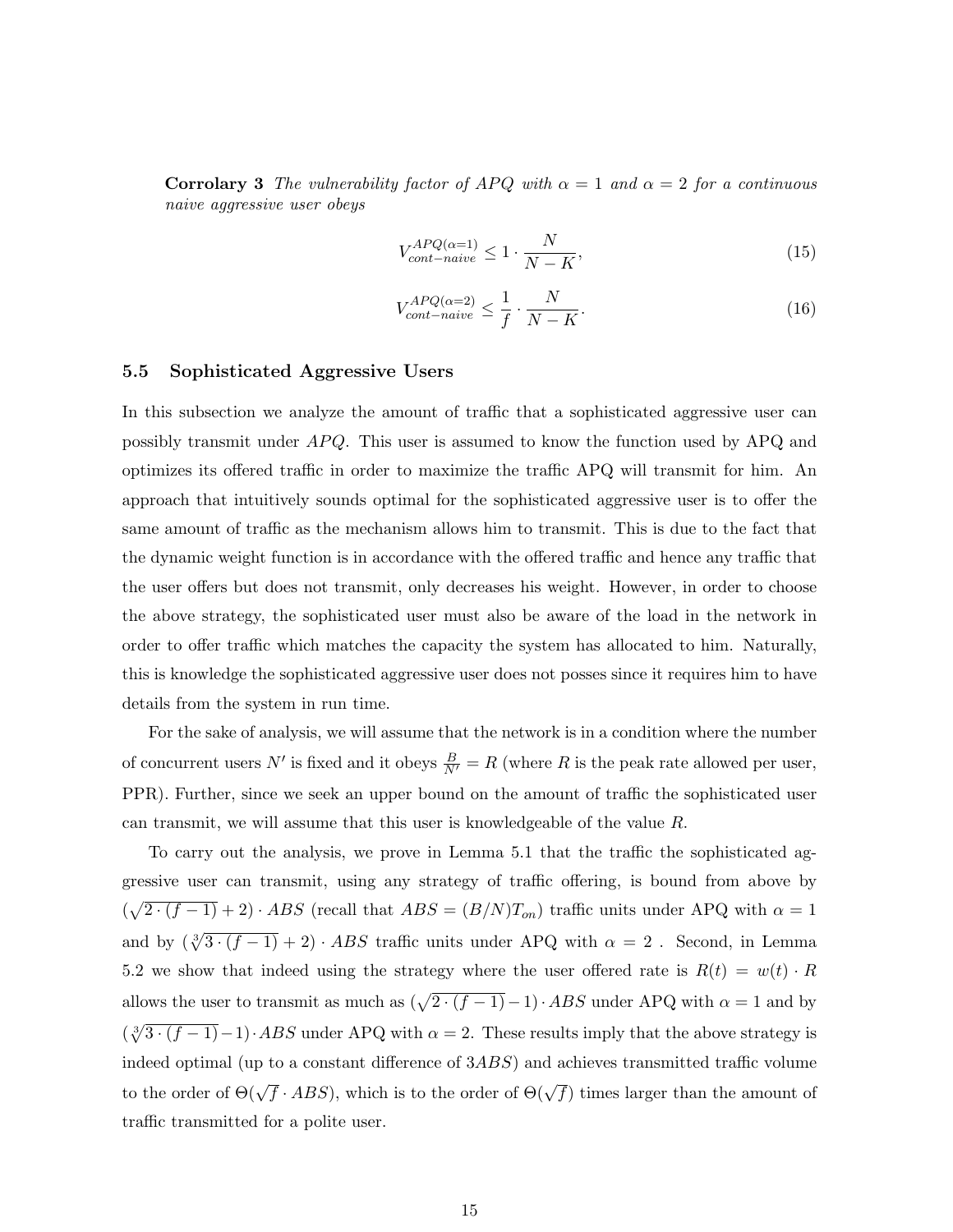Lemma 5.1 Under APQ a sophisticated aggressive user cannot transmit in a period of dura-**Example 1.1** The contentration  $\Delta$  more than  $(m+2) \cdot ABS$  traffic where m is derived from the equation  $\sum_{i=1}^{m} i^{\alpha} \leq f-1$ . In case that  $\alpha = 1$  this translates to

$$
D_{out}^{APQ} \le (\sqrt{2 \cdot (f-1)} + 2) \cdot ABS. \tag{17}
$$

In case that  $\alpha = 2$  this translates to

$$
D_{out}^{APQ} \le (\sqrt[3]{3 \cdot (f-1)} + 2) \cdot ABS. \tag{18}
$$

Sketch of the proof: We will consider an arbitrary time interval  $[t_s, t_e]$  of size  $\Delta$ , and show that regardless of the offered traffic rate of the user, it cannot transmit more than  $\sqrt{2 \cdot (f-1)} + 1$ . ABS over that interval. The key idea of the proof is to break the traffic transferred in  $[t_s, t_e]$ to "chunks" of size ABS (see Figure 1 ), and to calculate the minimal amount of time it takes to transmit the *i*th chunk,  $i \geq 1$ . We will show that transmitting the *i*th chunk takes at least a duration of  $(i-1)^\alpha \cdot T_{on}$  (by using the fact that the weight is assigned according to the offered traffic which is at least the amount of transmitted traffic). Using this we will derive a boundry on the amount of traffic that can be transmitted in the interval of size  $\Delta$ .



Figure 1: An illustrating figure for Proof of Lemma 5.1

Starting to count time and traffic at  $t_s$ , let  $t_0 = t_s$  and let  $t_i$ ,  $i \geq 1$  denote the epoch at which exactly  $i \cdot ABS$  traffic units are transmitted. Let  $w_i$ ,  $i \geq 1$ , be the weight assigned to the user at  $t_i$ . Let  $m \geq 0$  be the largest i such that  $t_i \leq t_e$  and such that the user transmits  $i \cdot ABS$  in  $(t_s, t_i)$  In Figure 1 we illustrate these quantities).

First, let's examine  $t_1$ : Clearly the amount of traffic transferred in  $(t_s, t_1)$  is exactly ABS. Next, consider  $t_2$ : The amount of traffic transferred in  $(t_s, t_2)$  is  $2 \cdot ABS$ . From the definition of the weight function and since  $t_1 - t_s < \Delta$  we get that  $w_1 \leq \frac{1}{1^{\alpha}}$ . Similarly, for an arbitrary value of *i*,  $i \leq m$  we get that  $w_i \leq \frac{1}{i^{\alpha}}$ .

For the same reason, for every  $1 \leq i \leq m-1$  the weight at epoch  $t, t_i \leq t \leq t_{i+1}$ , is bound by  $\frac{1}{i^a}$ . The amount of traffic that is transmitted between  $t_i$  and  $t_{i+i}$  is ABS. Hence  $(t_{i+1} - t_i) \cdot \frac{1}{i^a}$  $\frac{1}{i^a} \cdot R \ge ABS$ . Similarly, and since less than ABS traffic is transferred in  $(t_m, t_e)$ we have  $(t_e - t_m) \cdot \frac{1}{m^a} \cdot R \geq ABS$ .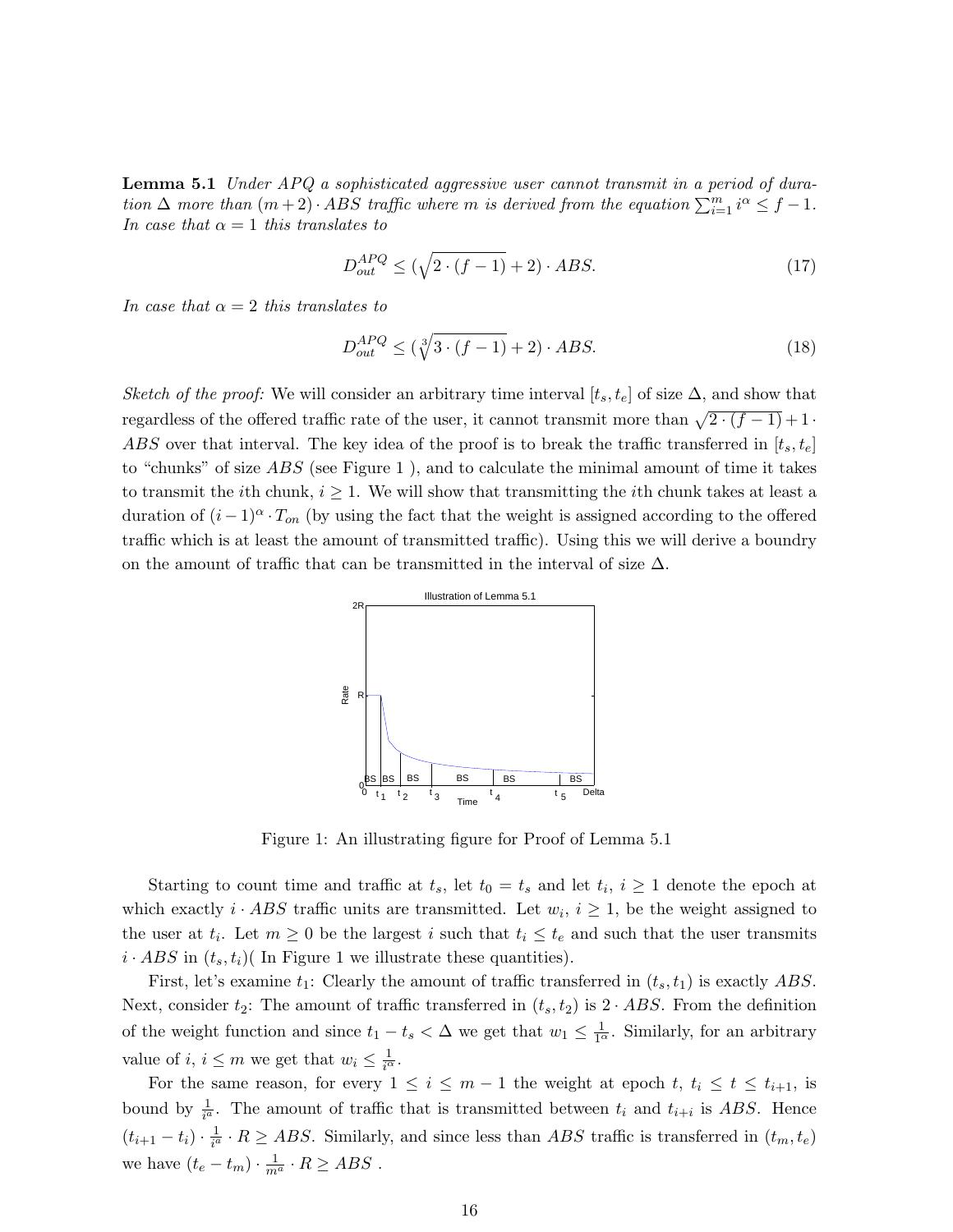Hence,  $t_{i+1} - t_i \geq i^{\alpha} \cdot T_{on}$  (for  $1 \leq i \leq m-1$ ) and  $t_e - t_m \geq m^{\alpha} \cdot T_{on}$ . Also, we must have  $t - 1 - t_e \geq T_{on}$  (since ABS traffic is transferred at this interval). Now, since  $\Delta = t_e - t_s = (t_e - t_m) + (t_1 - t_s) + \sum_{i=1}^{m-1} (t_{i+1} - t_i)$  we get  $\sum_{i=1}^{m} i^a \cdot T_{on} + T_{on} \leq \Delta$  which leads to  $\sum_{i=1}^{m} i^{\alpha} \leq f-1$ .

For  $\alpha = 1$ , we get that  $\sum_{i=1}^{m} i^1 \leq f-1$ . That is,  $\sum_{i=1}^{m} i = \frac{m \cdot (m+1)}{2} \leq f-1$  and thus  $m \leq \sqrt{2 \cdot (f-1)}$ . A user can transmit in  $(t_s, t_e)$  at most  $(m+2) \cdot ABS$  traffic units: one in the interval  $(t_s, t_1)$  plus m in the interval  $(t_1 t_m)$  plus one in the interval  $(t_i, t_e)$ . Hence we receive that  $D_{out}^{APQ} \leq ABS \cdot (\sqrt{2 \cdot (f-1)} + 2)$ .

For  $\alpha = 2$  we get that  $\sum_{i=1}^{m} i^2 \le f-1$ . That is,  $\sum_{i=1}^{m} i^2 = \frac{m \cdot (m+1) \cdot (2m+1)}{6} \le f-1$  and thus  $m \leq \sqrt[3]{3 \cdot (f-1)}$ . Since a user can transmit in  $(t_s, t_e)$  at most  $(m+2) \cdot ABS$  traffic units, we get that  $D_{out}^{APQ} \leq ABS \cdot (\sqrt[3]{3 \cdot (f-1)}+2)$ 

**Corrolary 4** The vulnerability factor of APQ with  $\alpha = 1$  and  $\alpha = 2$  for a sophisticated aggressive user are bound by

$$
V_{sophis-aggressive}^{APQ(\alpha=1)} \le \sqrt{2 \cdot (f-1)} + 2,\tag{19}
$$

$$
V_{sophis-aggressive}^{APQ(\alpha=2)} \le \sqrt[3]{3 \cdot (f-1)} + 2.
$$
 (20)

**Lemma 5.2** There is a strategy where during an interval of length  $\Delta$  the sophisticated aggressive user can transmit under APQ with  $\alpha$  at least  $(m + 1) \cdot ABS$  traffic where m is derived from the equation:  $\sum_{i=1}^{m} (i+1)^{\alpha} \ge f-1$ . In case that  $\alpha = 1$  this translates to

$$
D_{out}^{APQ} \ge (\sqrt{2 \cdot (f-1)} - 1) \cdot ABS \tag{21}
$$

and in case that  $\alpha = 2$  this translates to

$$
D_{out}^{APQ} \ge (\sqrt[3]{3 \cdot (f-1)} - 1) \cdot ABS. \tag{22}
$$

Proof: Consider the following strategy of the sophisticated aggressive user: The sophisticated user starts with a history of zero traffic sent, and sends an amount of traffic exactly identical to what the algorithm allocates to him according to the weight (i.e.,  $R(t) = w(t) \cdot R$ ). Note that the user starts with weight equal to 1 ( $w(0) = 1$ ) since he did not send any traffic in the pervious window. We will show that using this strategy the sophisticated user can transmit  $\sqrt{2\cdot (f-1)-2}\cdot ABS$  traffic.

We use the formulation and the notation used in Lemma 5.1. Consider  $i, 1 \leq i \leq m-1$ : Similarly to Lemma 5.1 we have that for t obeying  $t_i \leq t \leq t_{i+1}$ ,  $w(t) \geq \frac{1}{(i+1)^{\alpha}}$ . Thus, we get that  $ABS \geq (t_{i+1}-t_i)\frac{1}{(i+1)^{\alpha}}\cdot R$  and thus for  $1 \leq i \leq m-1$ ,  $t_{i+1}-t_i \leq (i+1)^{\alpha}\cdot T_{on}$ . Similarly, we can see that  $ABS \geq (t_e - t_m) \frac{1}{(m+1)^{\alpha}}$  and thus  $t_e - t_m \leq (m+1)^{\alpha} \cdot T_{on}$ . Also  $t_1 - t_s = T_{on}$ , since the user transmits at rate  $R$  at this segment.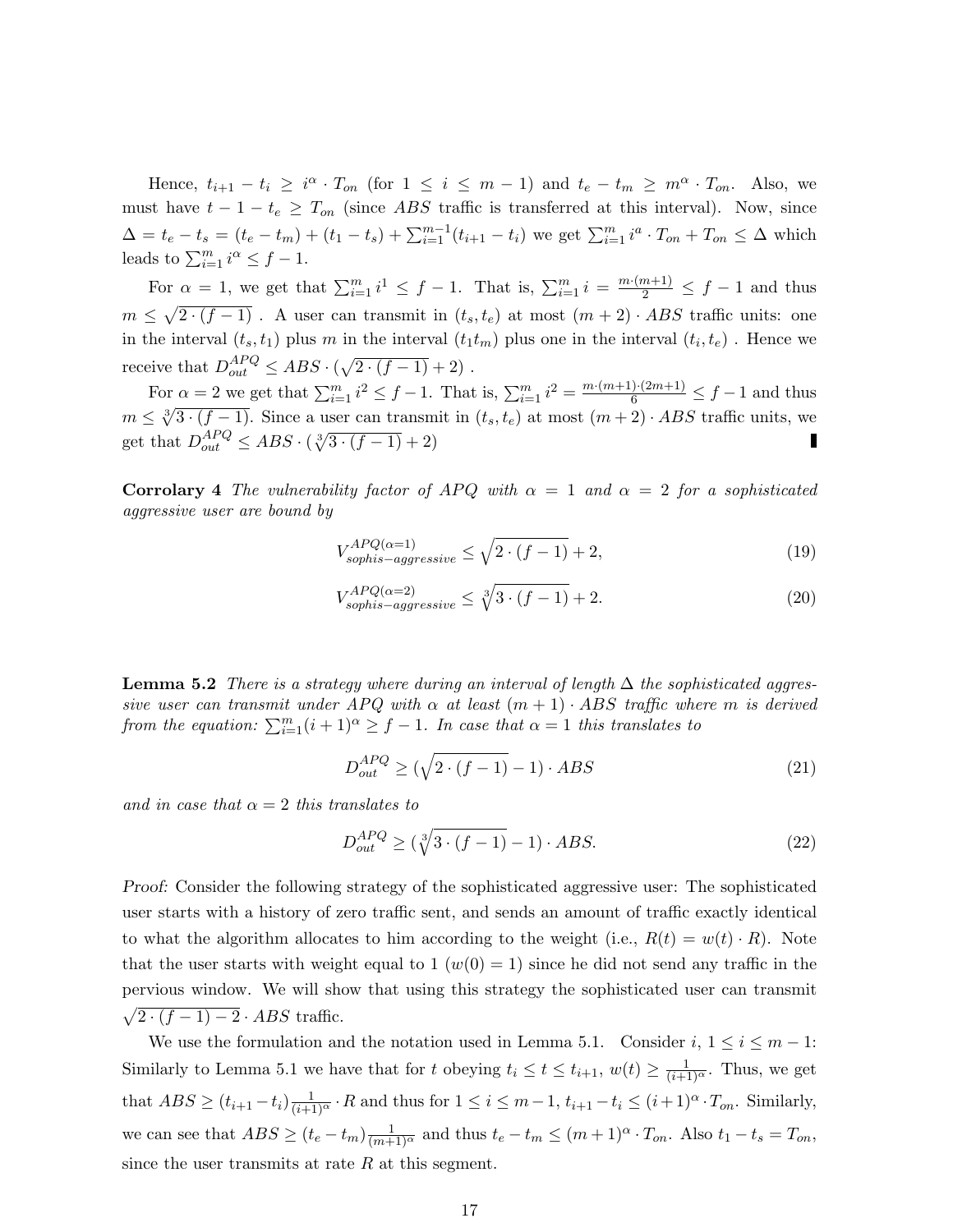| User Type                        | WFQ | APQ $(\alpha = 1)$ | APQ $(\alpha = 2)$ |
|----------------------------------|-----|--------------------|--------------------|
| Naive aggressive user            |     | $1 + log$          |                    |
| Continuous naive aggressive user |     |                    |                    |
| Sophisticated aggressive user    |     |                    |                    |

Table 1: The Vulnerability Factor for APQ and WFQ .

Since  $(t_1-t_s)+(t_e-t_m)+\sum_{i=1}^{m-1}(t_{i+1}-t_i) = t_e-t_s = \Delta$  we get that  $\sum_{i=1}^{m}(i+1)^{\alpha} \cdot T_{on}+T_{on} \ge$  $\Delta$  which leads to  $\sum_{i=1}^{m} (i+1)^{\alpha} \ge f-1$ .

For  $\alpha = 1$  the above sum yields  $\sum_{i=1}^{m} (i+1) = \frac{(m+2)\cdot m}{2} \ge f-1$ , hence  $m \ge \sqrt{2 \cdot (f-1)} - 2$ . The minimum amount of traffic that the user transmits in  $(t_s, t_e)$  is  $(m + 1) \cdot ABS$ : One "chunk" of ABS in the interval  $(t_s, t_1)$  and m "chunks" in the interval  $[t_1, t_m]$ . Hence,  $D_{out}^{APQ} \ge$  $ABS \cdot (\sqrt{2 \cdot (f-1)}-1).$ 

For  $\alpha = 2$  the above sum yields  $\sum_{i=1}^{m} (i + 1)^2 = \frac{(m+1) \cdot (m+2) \cdot (2m+3)}{6} - 1 \ge f - 1$ , hence  $m \geq \sqrt[3]{3 \cdot (f-1)} - 2$ . Since, the minimum amount of traffic that the user transmits in  $(t_s, t_e)$ is  $(m+1) \cdot ABS$  we get that  $D_{out}^{APQ} \ge ABS \cdot (\sqrt[3]{3 \cdot (f-1)} - 1)$ .

**Corrolary 5** Under APQ with  $\alpha = 1$  or 2, a sophisticated user can transfer  $\Theta(\sqrt[\alpha]{\alpha \cdot f} \cdot ABS)$ traffic units in an interval of length  $\Delta$ . Θ( $\sqrt[\infty]{\alpha \cdot f} \cdot ABS$ ) is also the maximum amount of traffic the user can transmit.

The following corollary is based on a strategy where the user alternates between idling for one period of length ∆ and then following the strategy described in Lemma 5.2 for the next period of length  $\Delta$ :

Corrolary 6 Consider intervals of duration  $K\Delta$ ,  $K > 1$ : Under APQ with  $\alpha = 1$  or 2 a sophisticated user can transfer at least  $\frac{K}{2}(\sqrt[\alpha]{\alpha \cdot (f-1)}-1 \cdot ABS)$  traffic units over an interval of length  $K\Delta$  units.

#### 5.6 Summary of Analysis Results

In Table 1, we present a summary of the results, and show the vulnerability factor under the various scheduling pollices and for the various users. The assumptions are the same as those we use in the analysis of the sophisticated aggressive user, i.e., the amount of data that is allocated to a user with weight 1 is exactly  $R$ . In the example, which aims to portray Web applications,  $T_{on} = 2$  and  $\Delta = 30$  and hence  $f = 15$ . If  $\alpha = 1$  and the user is naive aggressive, then he can send  $\log f + 1$  more than the polite user, which in our example leads to less than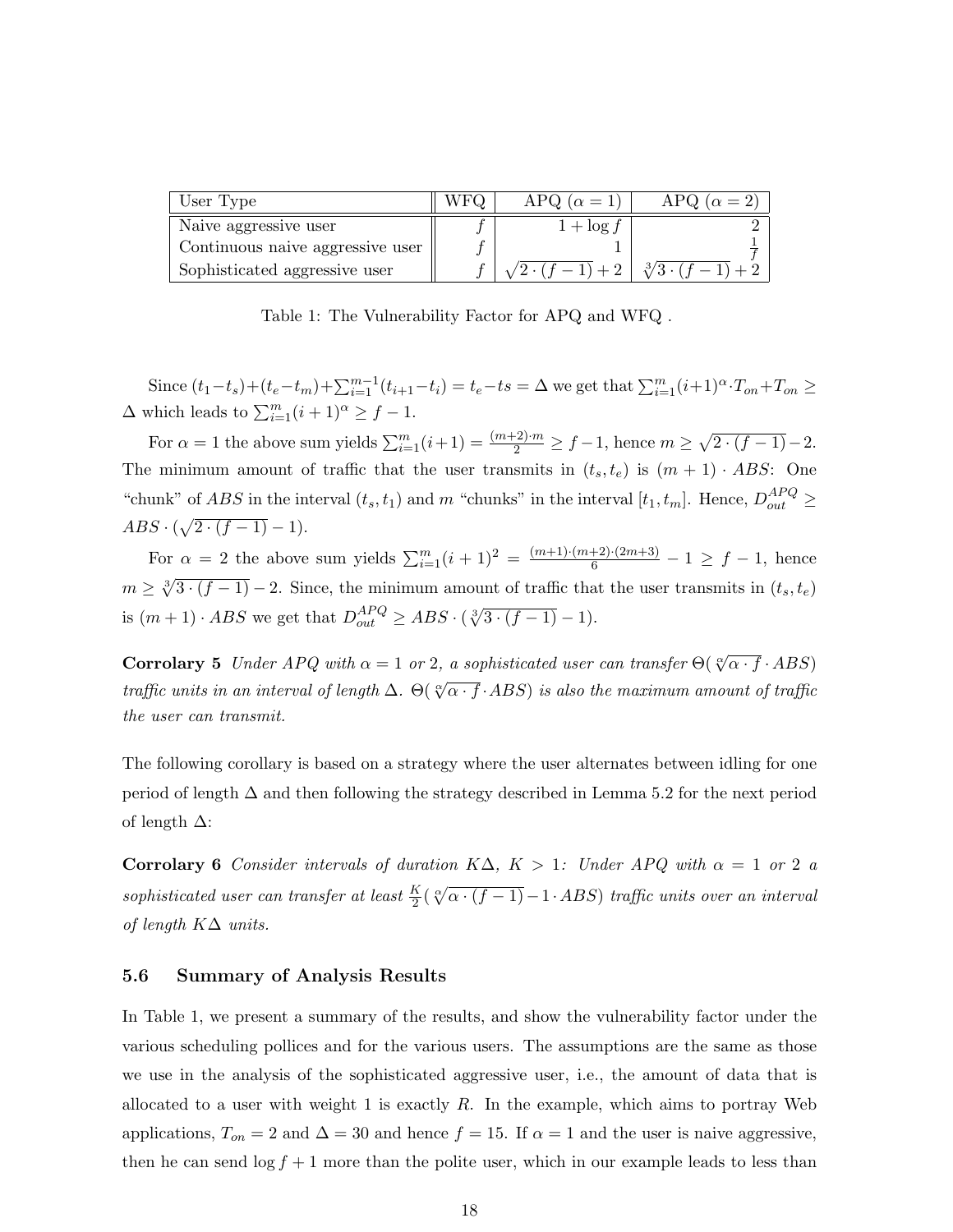five and up to one for the continuous naive user. If  $\alpha = 2$  and the user is a naive aggressive, then he can send twice as much as the polite user, and up to  $\frac{1}{15}$  of the continuous naive user. We feel that the interesting and practically relevant case to evaluate the system performance is the case of the naive user and, especially, the continuous naive user.

### 6 Stochastic Environment: Simulation Results

In this section we evaluate the behavior and efficiency of APQ by simulation results in a stochastic environment. We conduct the simulation using the NS2 network simulator [4] and use the WFQ implementation contributed by Paolo Losi [5] as a base line for developing the algorithm (APQ). Our simulation implementation wraps the WFQ code without modifying it, making it easy to implement on existing systems, as well as not jeopardizing the correctness of the WFQ implementation. The implementation collects the statistics every second of simulation time for each user, sums up the offered traffic of the user during a sliding window, and updates the weights (if required) accordingly.

The system simulated is depicted in Figure 2 (a) where  $N$  is the number of users in the network, and *link – capacity* is the capacity of the Router - Server link. Each user uses a 200Kb link to the Router, and each user transmits in 200Kb rate  $(R(t) = 200 \text{Kb})$ . We measure the percentage of packets transmitted by the system (namely the ratio between the offered traffic rate and the transmitted traffic rate), for each user. We consider two types of users: polite user and aggressive user. A polite user transmits bursty traffic in which  $T_{on} = 2$  seconds (and the offered packet rate during this period is  $200\text{Kb/sec}$ , and  $T_{off}$  is a random variable with uniform distribution lying between 10 to 60 seconds.<sup>8</sup> Aggressive users transmit at a constant rate of  $R = 200Kb/sec$ . The router maintains a private buffer for each of the users to store the user's packets. Packets that arrived to a full buffer are dropped. The duration of each simulation run was 300 seconds (simulation time). Each run was repeated several times, and the results were averaged.

We present two experiments. In the first experiment we examine the percentage of packets transmitted per user as a function of the link capacity (varying between 250 Kb/sec and 650 Kb/sec). The examination is done both for WFQ and APQ. Under this experiment we consider two scenarios. In *Scenario 1* there are  $N = 12$  users in the system, all of them are polite users. In Scenario 2 there are  $N = 12$  users, where two of them are aggressive users and the rest are polite users.

The results of this experiment are depicted in Figure 2 (b). The results show that on

<sup>&</sup>lt;sup>8</sup>Note that the ratio of  $PPR/APR$  is between 5 to 30 which correspond to our log analysis in Section 7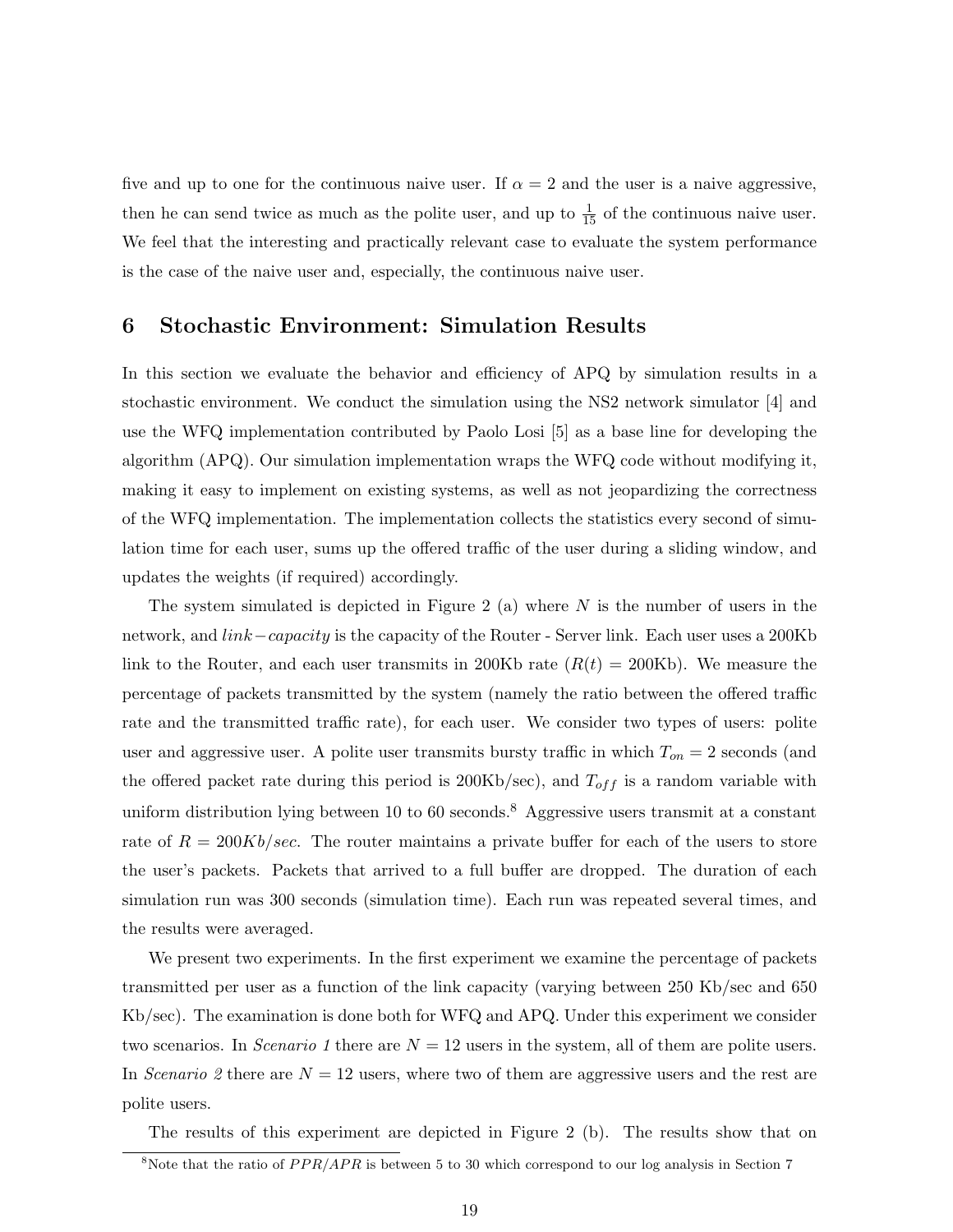

Figure 2: (a) Test set up (b) Experiment 1 - Percentage of transmitted packets as function of Link Capacity

Scenario 1 the percentage of transmitted packets is very high in all capacity values. In Scenario 2, under WFQ, the percentage of transmitted packets of the polite users drops to 60% at capacity of 360Kb/sec. The link capacity needs to be roughly doubled in order to grant the polite users the same performance level measured in a fraction of packets transmitted as of Scenario 1. When APQ with penalty factor equalling one is used in Scenario 2 (that is, at the presence of aggressive users), the polite users experience the same, or even better, performance, than they experience in Scenario 1 (that is, when no aggressive users are present). In contrast, the aggressive users experience worse performance (lower percentage of transmitted packets) than they experience in Scenario 2 using WFQ.

In the second experiment (Figure 3), we examine the number of aggressive users a given network can handle without negatively affecting the polite users. We further examine how a large number of aggressive users affect the network and how well APQ handles them. The setup of the second experiment is the same as that of the first one, with a difference in the total number of users (polite and aggressive) which is fixed at  $N = 300$  and the link-capacity set to  $9000Kb/sec$ .

In order to get intuition about the effect of our algorithm we did the setup with a lighter version of APQ. In the light version of APQ the algorithm decreases the weight of a user, only once, after the first window. The performance of the lighter version of APQ is a lower bound of the performance of APQ.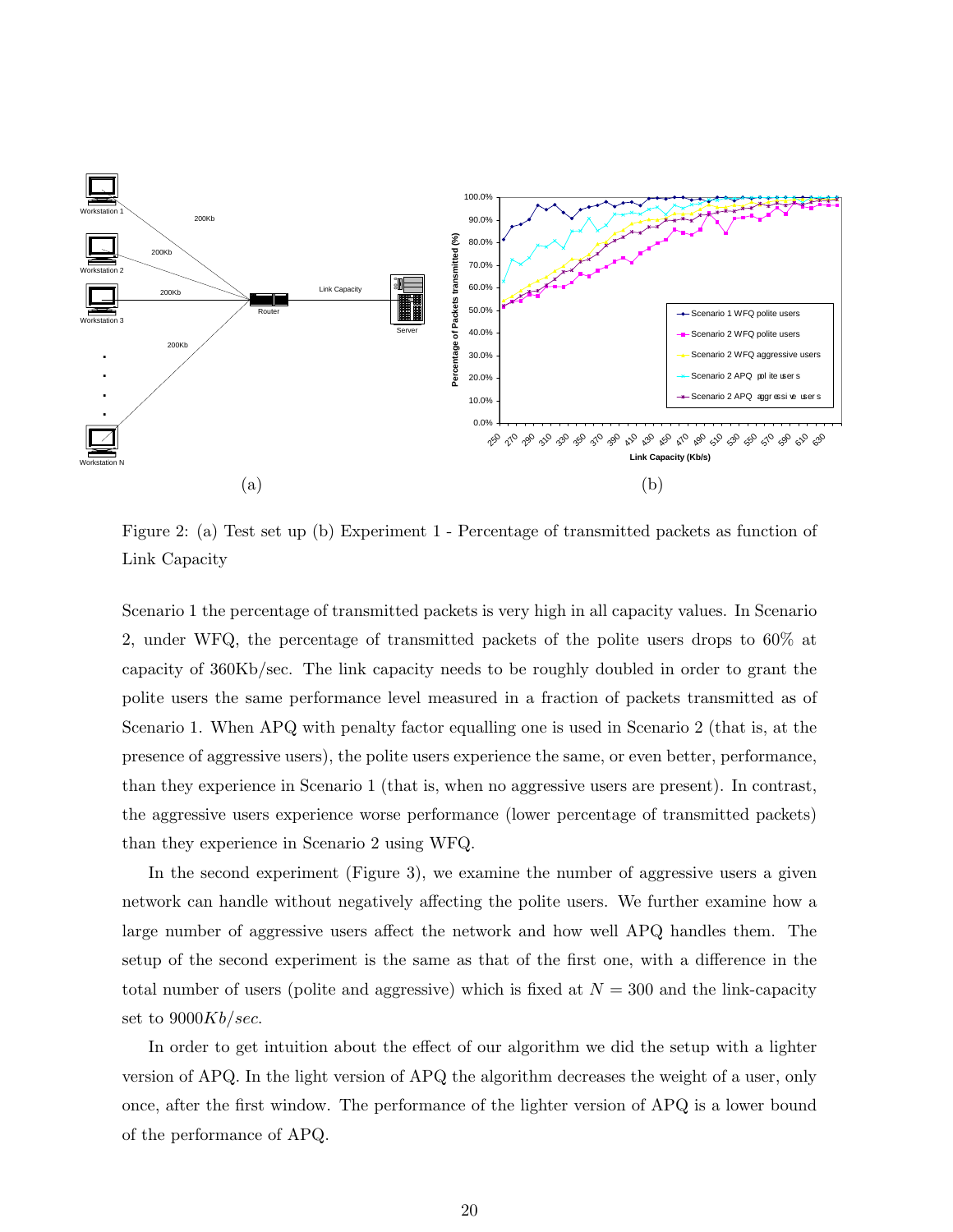

Figure 3: Fraction of transmitted packets as a function of Number of Aggressive users using Light APQ with (a) penalty factor of one (b) penalty factor of two

The figure 3 (a) shows that under WFQ with 100 aggressive users, only 30% of the traffic of polite users is transmitted. While with light APQ with penalty factor of one, with 100 aggressive users, 80% of the traffic of polite users is transmitted. The figure 3 (b) shows that with penalty factor of two, 90% of the traffic of polite users is transmitted by the system, even if the majority of users (above 90%) are aggressive. This result corresponds to our analytic results (in Section 5). The burst factor,  $f$ , in our example is between 5 to 30. Without WFQ the aggressive user would transmit in each window 5 to 30 times the traffic of a regular user. With the penalty factor of two, the aggressive user can send only two times the traffic of a regular user in the first window, and only  $\frac{1}{5}$  to  $\frac{1}{30}$  of traffic of a regular user in the consecutive windows after the first window. In this case the aggressive users create congestion only in the first window, and thereafter the additional load is marginal even when compared to regular users.

## 7 Practical Considerations

In this section we demonstrate how the APQ mechanism is applied to a real life scenario of a typical Web server and estimate its impact. We take as a case study a web server of our University and analyze a 24 hours log that recorded the requests received by the server<sup>9</sup>. The bursty nature of http is clearly shown in Figure 4, where we plot a scatter of requests of 500 users over a period of 5 minutes (300 sec).

 $9$ The number of requests can yield a good estimate of the request bandwidth if one wants to apply the APQ mechanism on bandwidth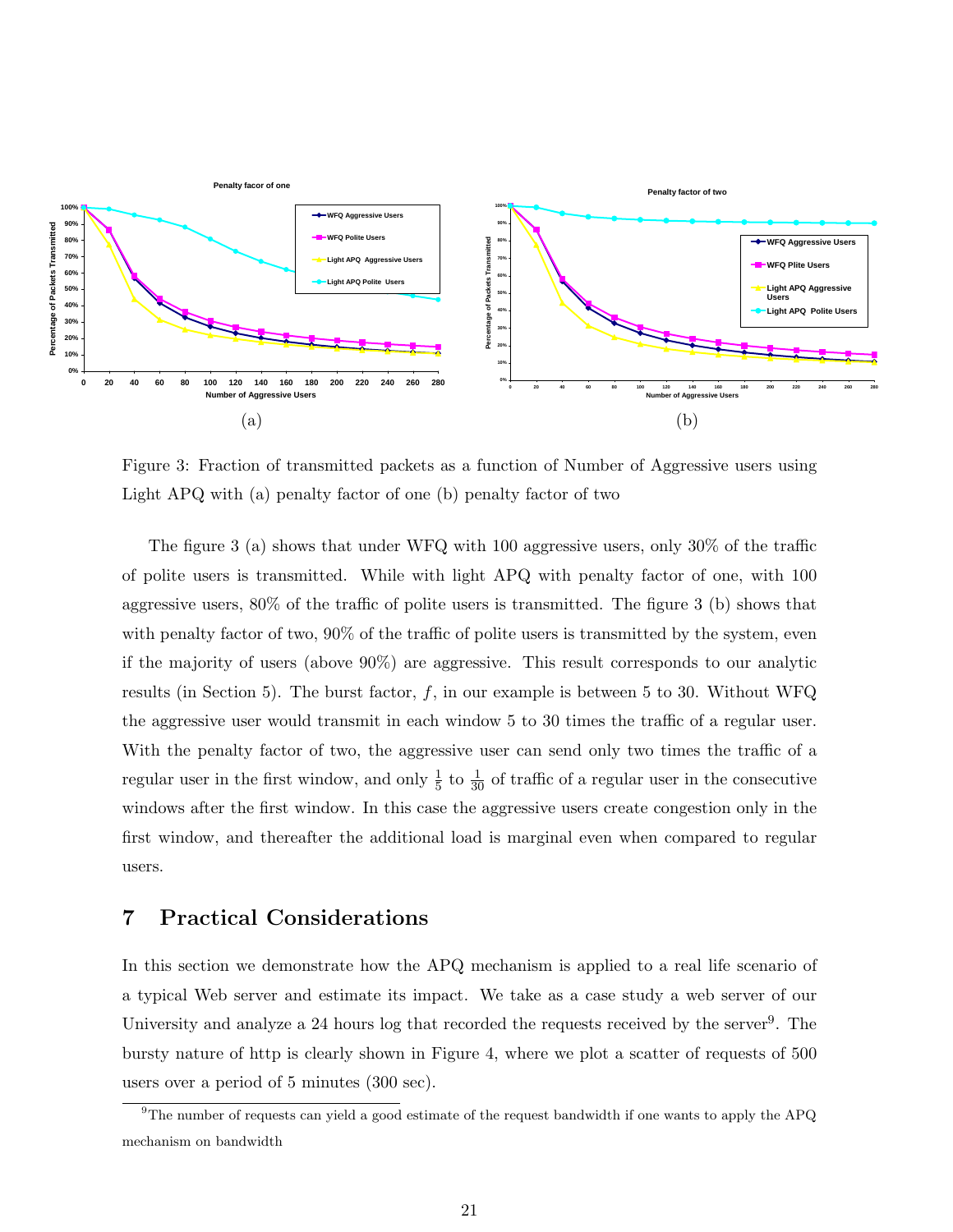

Figure 4: Scatter of the request of 500 users over period of 5 minutes

APQ requires configuring three parameters: The penalty factor  $(\alpha)$ , the window size  $(\Delta)$ and the Burst size  $(ABS)$ . We choose  $\alpha = 1$ , i.e., a moderate penalty factor. The window size,  $\Delta$ , should be chosen based on the characteristics of the application. In case of http a value between 30 sec to 60 sec seems reasonable<sup>10</sup>. We have chosen  $\Delta = 30$  for this analysis. The most important parameter is ABS, whose value is sensitive to the application type. In order to estimate ABS, we calculate the total number of requests per window for all of the source addresses, and we chose ABS to be the 95th percentile of these evaluations, which in our case is equal to 136 requests per window of 30 seconds.

In order to understand the APQ impact, we here give some sense of the aggressive user's capabilities with and without APQ. Recall that the load placed on the system by an aggressive user is equivalent roughly to that placed by  $PRR/ARR \sim PPR/APR$  polite users<sup>11</sup>. As a reasonable assumption, we assume that a user's momentary rate (rate over a 1 second interval) can reach or exceed the maximum momentary rate observed in the data. The maximal momentary rate equals 140 requests per second, after cleaning some outliers. Hence, roughly, in the case of  $W F Q$ , an aggressive user can send  $140 * 30$  requests during a window and in the case of  $APQ$  this value is bound by  $ABS$  equaling 136 (in the case of continuous aggressive user). Hence a simple aggressive user can inflict about thirty-fold higher on the system load than that of a normal user.

In some cases we may want to have a precise ABS that is sensitive to the specific use of the application, i.e., in the specific characteristics of the server (long or short burst size). In this case "peace-time learning" is required to evaluate the ABS. "Peace time learning", is a process

<sup>&</sup>lt;sup>10</sup>A further analysis of how to choose  $\Delta$  is out of the scope of this paper

 $11$ Peak Request Rate divided by Average Request Rate; see Section 3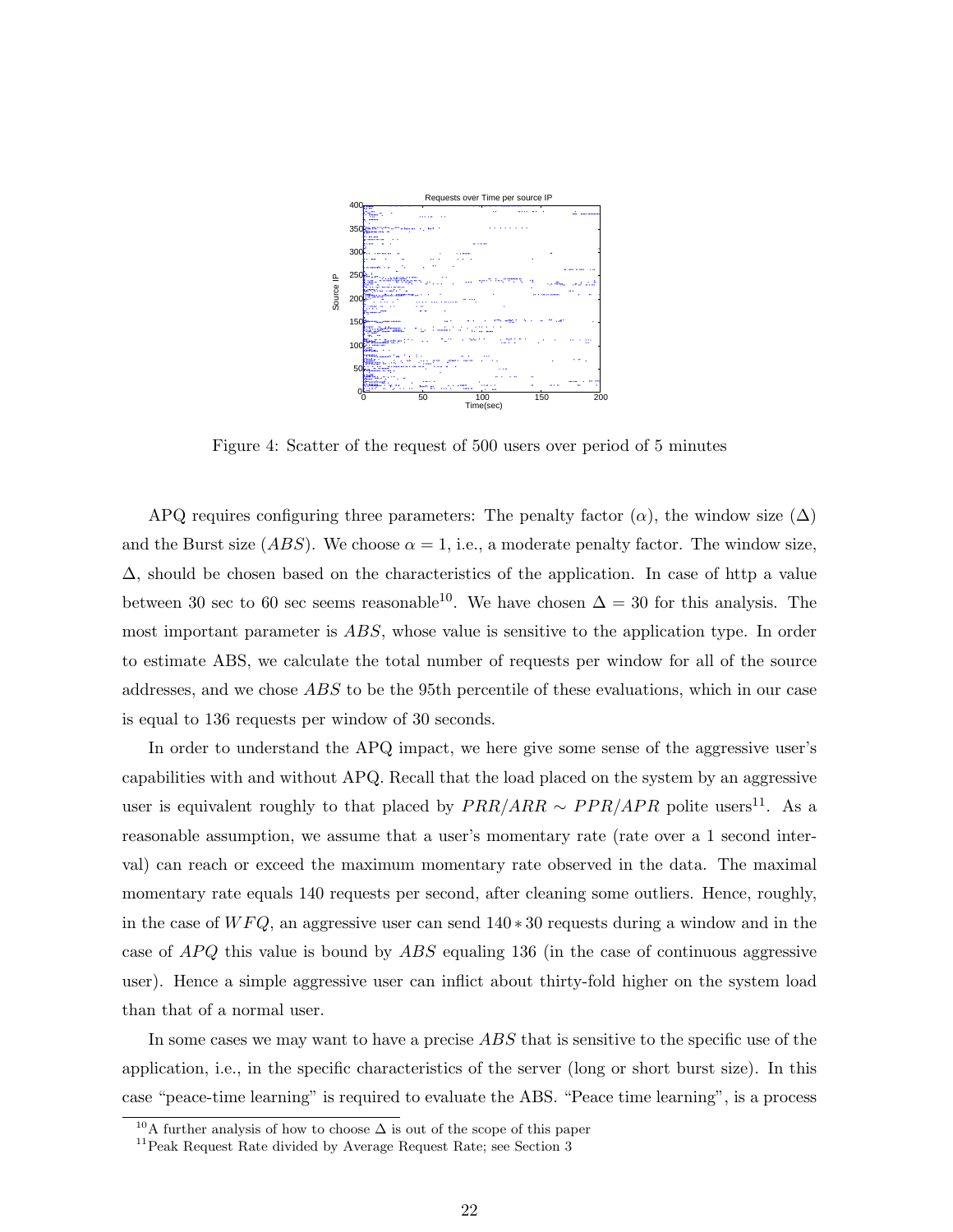whose objective is to learn the characteristics of regular legitimate traffic, and is a common technique used in traffic anomaly detection devices as well as in denial of service mitigation devices [1, 3].

## 8 Concluding Remarks

Our study revealed that fairness in todays networks can be very fragile. While WFQ provides fairness to users in an environment where all flows send data at roughly a constant data rate, it has a fairness problem when dealing with bursty users, whose average rate differs significantly from their peak rate. The fairness problem shows up when aggressive users attempt to exploit the network by continuously placing demands on the network. In such cases the polite, nonaggressive users, may receive very poor QoS since their network fair share is not delivered. We propose the APQ mechanism to solve this problem by taking into account the amount of traffic sent by the flow in recent history (recent window), and dynamically modifying the WFQ weight as a function of this amount of traffic.

## References

- [1] Cisco ddos protection solution. www.cisco.com/application/pdf/en/us/guest/netsol/ns615/c654/cdccont 0900aecd80322dae.pdf.
- [2] Fair queuing combats ddos. NANOG mailiing list 2005. http://www.cctec.com/maillists/nanog/historical/0002/msg00298.html.
- [3] Mazu networks. http://www.mazunetworks.com/solutions/.
- [4] NS2 network simulator. http://www.isi.edu/nsnam/ns/.
- [5] WFQ implementation code donated by paolo losi. http://www.cclinf.polito.it/ s77950/.
- [6] Hanoch Levy, Bremler-Barr and Nir Halachmi. Aggressiveness protective fair queueing for bursty applications (short abstract). In IWQoS, 2006.
- [7] L. Guo and I. Matta. The War Between Mice and Elephants IN IEEE ICNP, 2001.
- [8] L. Le, J. Aikat, K. Jeffay, and F. Smith. Differential Congestion Notification: Taming the Elephants In IEEE ICNP, 2004.
- [9] R. Mahajan, S. Floyd, and D. Wetherall. Controlling high-bandwidth flows at the congested router In IEEE ICNP, 2001.
- [10] H. Zhang C. Bennett. WF2Q: worst-case fair weighted fair queueing. Proceedings of IEEE INFOCOM, pages 120–128, 1996.
- [11] Mina Guirguis, Azer Bestavros, Ibrahim Matta, and Yuting Zhang. Reduction of Quality (RoQ) attacks on internet end-systems. In Proceedings of IEEE INFOCOM, 2005.